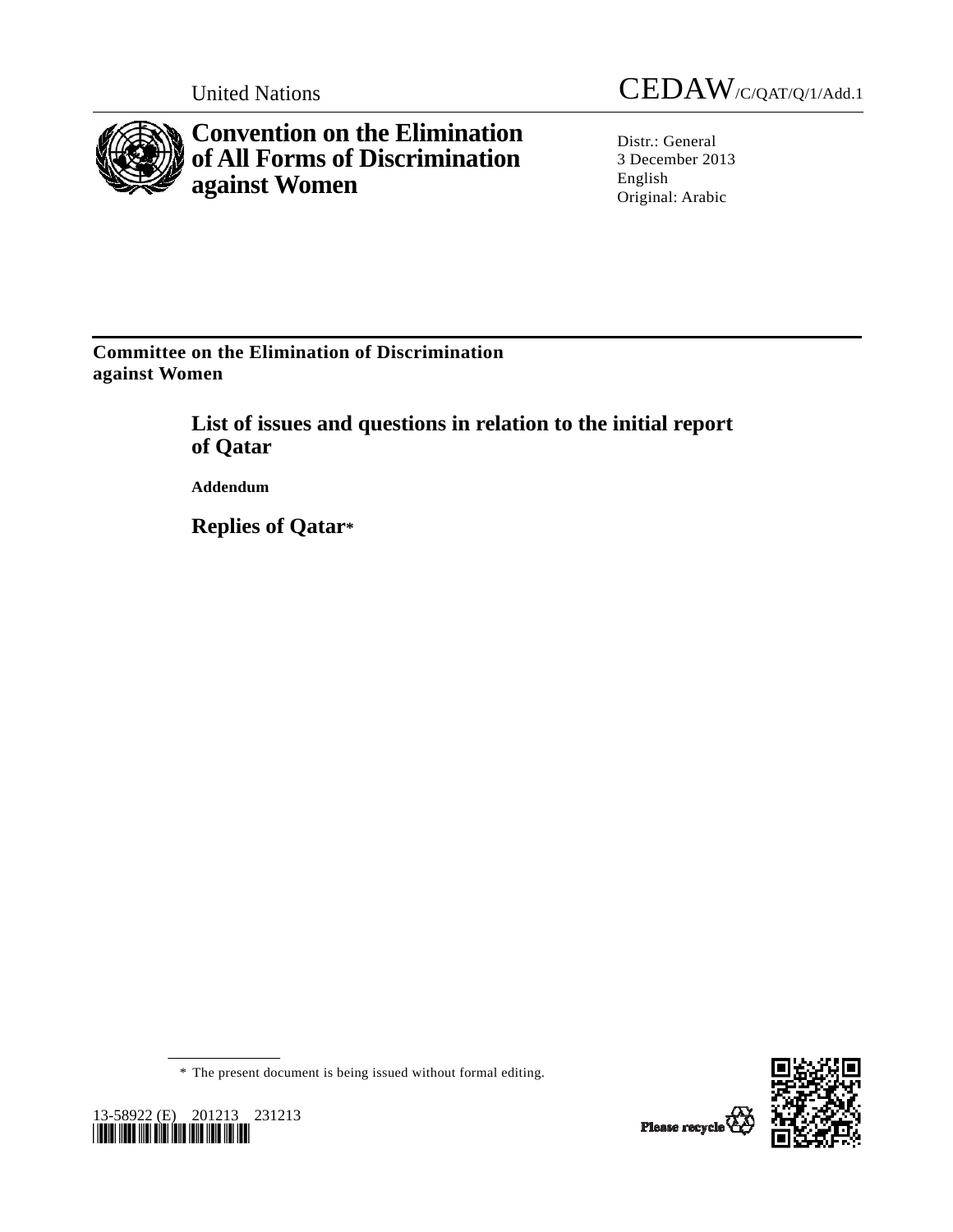# **Observations of the Government of Qatar regarding the list of issues and questions in relation to the initial report of Qatar [\(CEDAW/C/QAT/1\)](http://undocs.org/CEDAW/C/QAT/1)**

# **I. General**

**The initial report of Qatar [\(CEDAW/C/QAT/1](http://undocs.org/CEDAW/C/QAT/1)) indicates that organized civil society activity in the State party is a new phenomenon and that to date no women's association has been formed in the State party (para. 45). According to the information before the Committee, there is no environment conducive to the establishment of non-governmental organizations in the State party, and national legislation imposes restrictions and heavy costs and therefore makes registration difficult for women's-rights organizations. Please indicate whether the State party has plans to amend its national legislation to create an enabling environment conducive to the establishment of women's-rights non-governmental organizations, which is important for the promotion of gender equality. Please indicate whether the report was adopted by the Government and presented to the Parliament.**

#### **1. Preparation and adoption of the initial report of Qatar**

 The initial report of Qatar provides information on how the report was prepared and adopted. In the report, it is stated that "a national drafting committee was established pursuant to a decision taken by the Council of Ministers at its thirtyninth ordinary meeting of 2009, held on 30 December of that year. The committee was chaired by a representative of SCFA and members included representatives of the Ministry of Foreign Affairs, the Ministry of the Interior, the Ministry of Endowments and Islamic Affairs, the Ministry of Justice, the Ministry of Labour, the Ministry of Social Affairs, the Supreme Health Council, the Supreme Council for Education, the Secretariat for Development Planning, the Office of the Public Prosecutor, the Qatar Foundation for Combating Human Trafficking (QFCHT), the Qatar Foundation for the Protection of Children and Women (QFPCW), the Family Investment Centre, and the National Human Rights Committee (NHRC)".

 It should be noted that such reports do not require the approval of the *Shura* (Advisory) Council. The report was instead adopted by the Council of Ministers at its thirty-second ordinary meeting of 2011, held on 5 October of that year, and submitted to the Committee in accordance with the relevant State procedures.

# **2. Please indicate whether the State party has plans to amend its national legislation to create an enabling environment conducive to the establishment of women'srights non-governmental organizations, which is important for the promotion of gender equality**

 Act No. 12 of 2004 places no restrictions on the establishment of women's associations or organizations. Amended on several occasions, most recently in 2010, this Act stipulates that the Council of Ministers, acting in accordance with the public interest, may approve the establishment of associations that do not fulfil certain conditions set forth in the clauses regarding the number of founding members and the payment of association dues in the amount of 1,000 Qatari riyals (equivalent to \$274.64).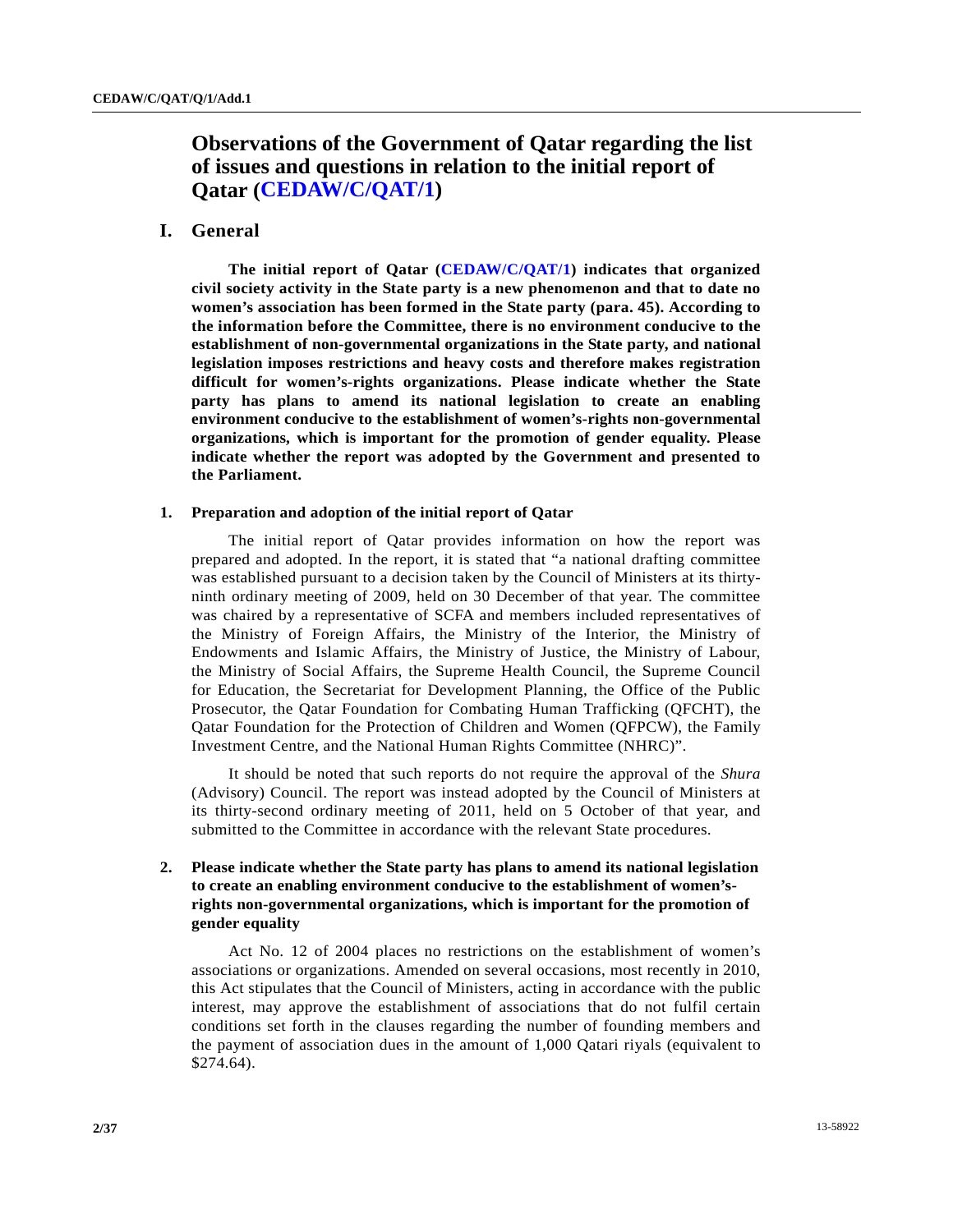As for the assertion that the State's initial report indicates that the high costs associated with establishing associations or organizations makes it difficult to register women's rights associations or organizations, it should be noted that the fee for civil associations is only 1,000 riyals, and the Council of Ministers is allowed to give approval for establishment even if that condition is not met. The State, therefore, does not in fact impose large fees for establishing these types of associations.

# **II. Reservations**

**The report indicates that the Supreme Council for Family Affairs, the institutional mechanism with responsibility for the advancement of women, takes a rights-based approach to issues concerning women (para. 128). Please update the Committee on efforts of the State party, and the Council in particular, to review the reservations and declarations it entered into at the time of its accession to the Convention with a view to withdrawing and/or narrowing them, noting that some of them are considered incompatible with the object and purpose of the Convention. Please also provide information on whether it is working in collaboration with other countries with similar social, cultural and legal systems that have succeeded in withdrawing and/or considerably narrowing down their reservations to the Convention.**

# **3. Update on efforts of the State party, and the Council in particular, to review the reservations and declarations it entered into at the time of its accession to the Convention with a view to withdrawing and/or narrowing them**

 Qatar affirms its long-standing policy on eliminating all forms of discrimination against women and its consistent attempts to promote equality and ensure that women benefit from various rights that are enshrined in domestic legislation, in accordance with the requirements of the Convention on the Elimination of All Forms of Discrimination against Women. In recent years, the State has begun to take practical steps regarding its general reservations to international conventions. This has resulted in a State review of general reservations to those international conventions on human rights to which it is a party. For instance, the State withdrew its general reservation to the Optional Protocol to the Convention on the Rights of the Child on the sale of children, child prostitution and child pornography and partially withdrew its general reservation to the Convention on the Rights of the Child on any provisions that contravene the Islamic sharia, which now applies only to articles 2 and 14 of the Convention.

 Qatar abandoned its practice of entering general reservations when it acceded to the Convention on the Elimination of All Forms of Discrimination against Women. It chose instead to enter reservations regarding specific articles of the Convention and declared its reasons for entering those reservation.

 No new measures are presently being undertaken to review the reservations the State entered and the declarations it made when it acceded to the Convention or to withdraw and/or narrowing them.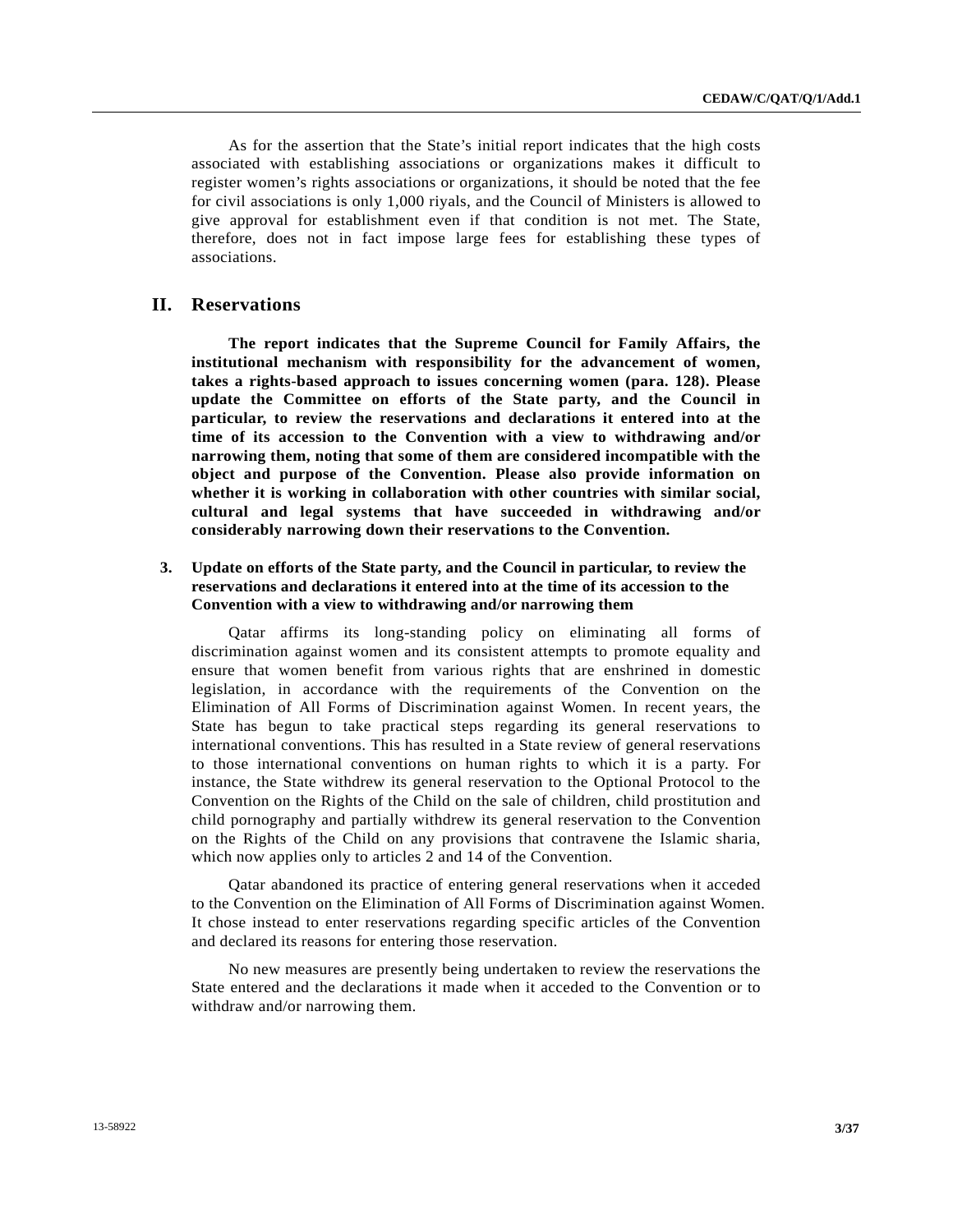# **4. Information on whether the State party is working in collaboration with other countries with similar social, cultural and legal systems that have succeeded in withdrawing and/or considerably narrowing down their reservations to the Convention**

 In keeping with the State's commitment to the principle of partnership and cooperation with other countries, and in order to remain abreast of the most recent regional and international developments, Qatar strives to remain up to date on the latest developments concerning the implementation of international instruments. It also seeks to learn about the experiences of other States with regard to reservations and how to examine and withdraw them. It is doing so by participating in regional and international events and conferences on subjects relating to human rights and, in particular, women's rights.

# **III. Legal status of the Convention**

**The report indicates that, according to article 68 of the Constitution, "the Convention carries the force of law, due regard being had to the reservations and declarations set out in the instrument of accession" after being published in the Official Gazette (para. 1). Please provide information on measures taken to ensure that women in the State party are aware of their rights under the Convention and are able to invoke those rights, including through the lodging of complaints through the legal system when their rights have been violated. Please also provide information on cases brought before the courts on discrimination against women and the outcomes of those cases, and indicate whether the Convention has been invoked before the courts.** 

## **5. Measures taken to ensure that women in the State party are aware of their rights under the Convention**

 With regard to measures taken to ensure that women in the State party are aware of their rights under the Convention, the Supreme Council for Family Affairs (SCFA), as the competent authority on women's issues in Qatar, has made great strides towards awareness-raising, education and adopting a rights-based approach. SCFA has contributed to spreading awareness of women's rights in Qatar by organizing several national and regional programmes, conferences and forums and by signing a memorandum of understanding with NHRC in order to increase awareness and knowledge of women's political and civil rights, which are guaranteed by the Constitution and the law. In addition, civil society organizations also play active role in the promoting women's rights. For instance, QFPCW conducts awareness-raising programmes that review and explain the Convention and raise women's awareness of the rights enshrined therein. A number of workshops, forums and awareness-raising campaigns were held between 2009 and 2013, including the following:

 • The "Stop the Silence" campaign was carried out as part of the 2010-2011 plan to combat sexual violence against women and raise women's and society's awareness of how to counter and address deviant practices and how to develop legal and procedural systems that guarantee comprehensive, integrated protection for women. The campaign's main events included a marathon along the Doha waterfront road and a series lectures at health centres and schools to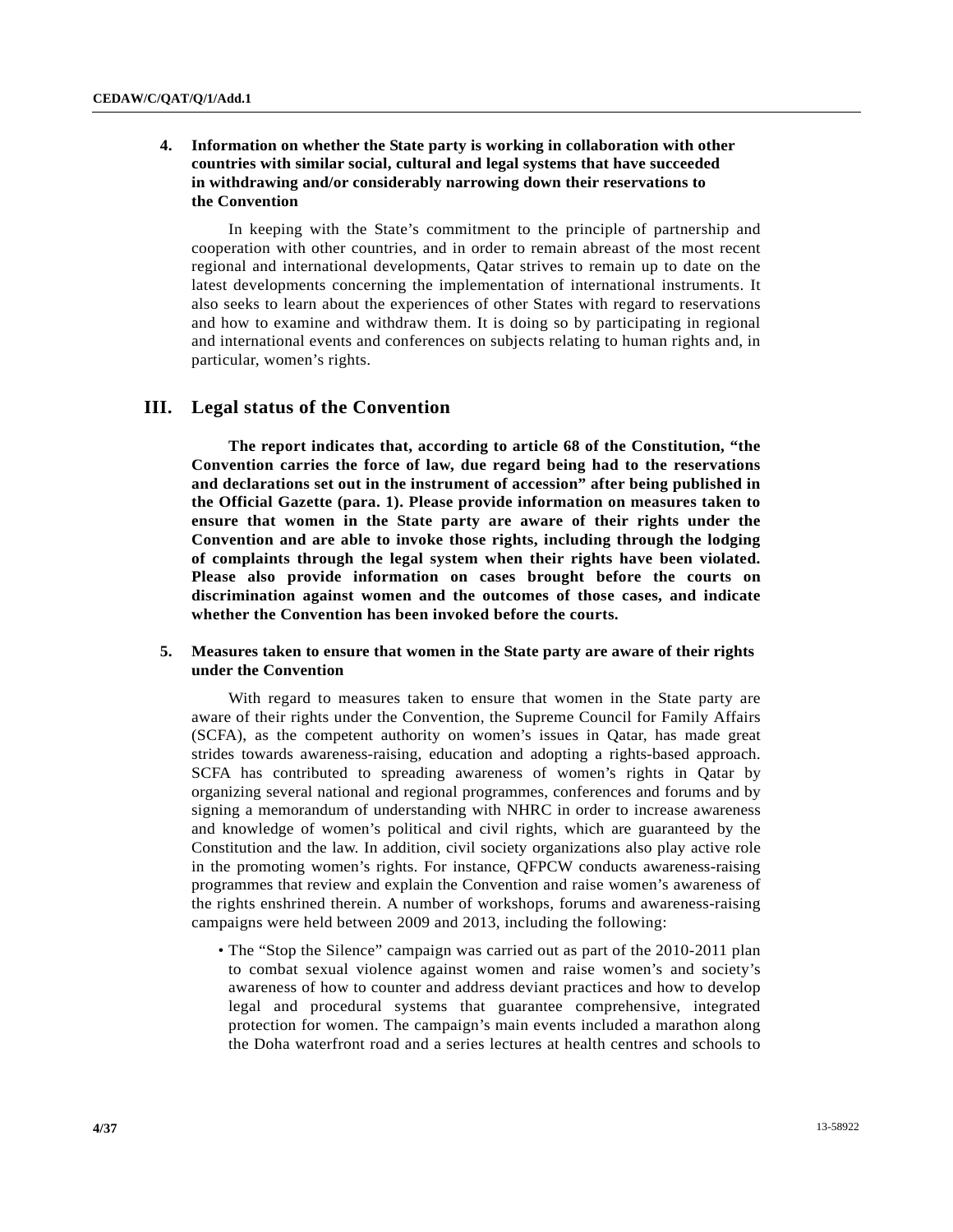raise awareness of these problems in all their aspects and how to mitigate and avoid them.

- A workshop entitled "Protection of women in criminal law" (2011)
- A forum entitled "My right to work" (2011)
- A programme to celebrate International Women's Day 2012 was prepared and carried out, with a view to highlighting young women's potential, linking it to the history and achievements of women in Qatar and promoting the concept of inter-generational continuity
- A workshop entitled "Women's issues in law and in practice" (March 2013)
- Cooperation with the Qatar Radio and Television General Authority on an awareness-raising radio programme entitled "Safety", which was broadcast one hour a week on Qatar Radio and dealt with various children's and women's issues
- Several training courses and programmes on legal education were held in schools. Television and radio interviews were conducted and articles were published in local newspapers. Publications on promoting a culture of protecting women's rights were drafted and distributed to all Government authorities and non-governmental organizations.

 With a view to safeguarding the rights of women and their capacity to defend those rights, several specialized mechanisms were established in Qatar, such as NHRC, which is mentioned in further detail in section IV. This is in addition to the work of such civil society institutions as QFPCW that receive complaints from women and act on them. One example of such action is the establishment in July 2007 of Dar al-Aman, which provides shelter for women and children victims of abuse and violence, separates them from the perpetrator of the violence and ensures their physical and psychological safety and their protection from domestic or social neglect and abuse. The shelter also provides them with psychological, social and legal support in accordance with a treatment plan under the supervision of qualified staff.

## **IV. National human rights institutions**

**The report indicates that the National Human Rights Committee, which was established by Amiri Decree No. 38 of 2002 as an independent national body for the promotion and protection of human rights, has received complaints about abuses of human rights, including women's rights, and has addressed most of them (para. 61). Please provide information regarding the number of such complaints obtained and the outcomes of such cases. Please also provide information on the gender composition of the Committee, as well as measures taken to raise awareness among women about the existence of the mechanism. Please also indicate whether assistance is available to women filing complaints**.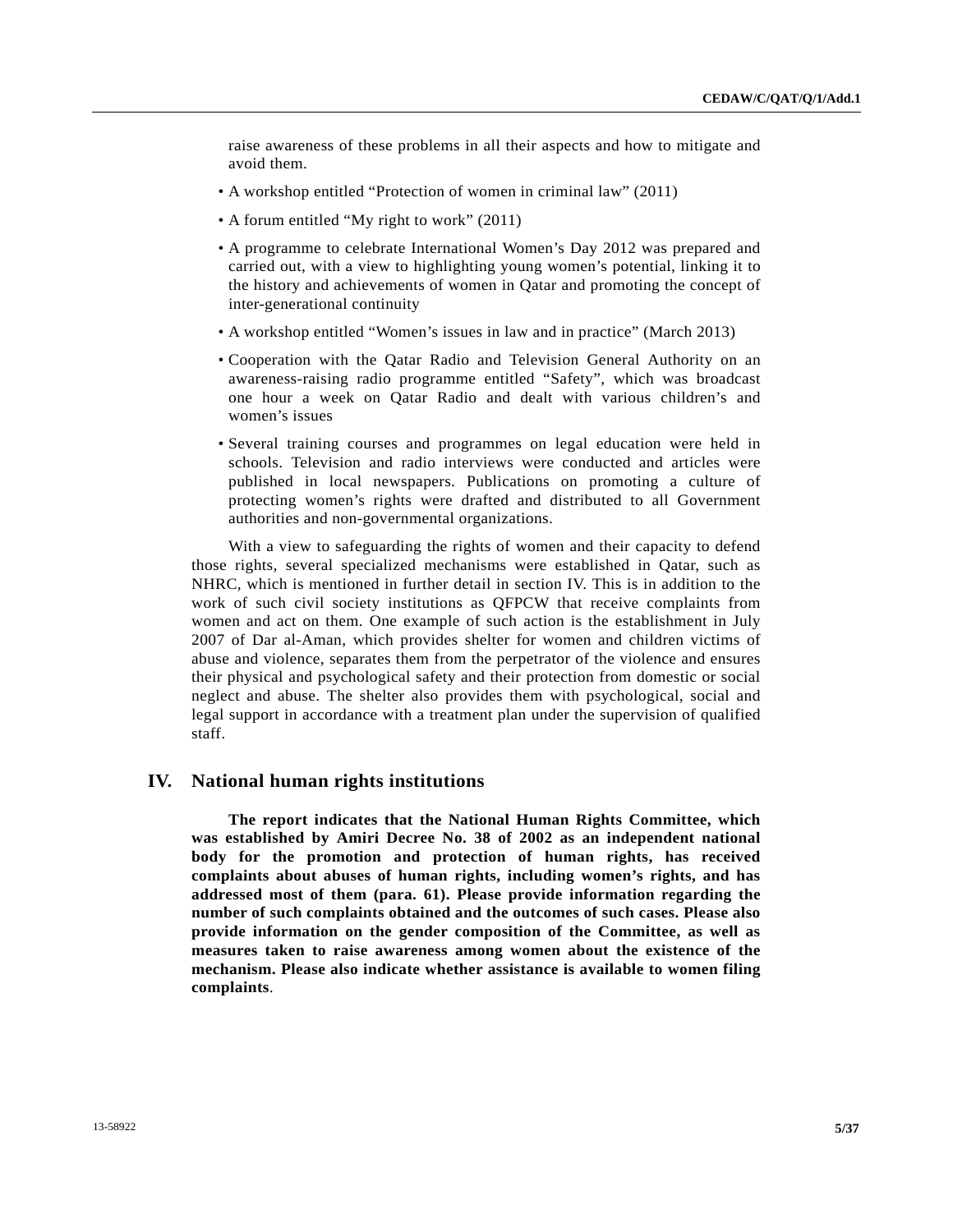# **6. The number of complaints about abuses of women's rights and the outcomes of such cases**

 A total of 389 complaints relating to women's rights were submitted to NHRC between January 2009 and October 2013.

Table 1

#### **Number of complaints received between 2009 and 2013**

| Year   | 2009 | 2010 | 2011 | 2012 | 2013 |
|--------|------|------|------|------|------|
| Number | -    |      | 26   | -    | 279  |

#### **7. Measures taken**

 Complaints are investigated promptly. A determination is made regarding credibility and one of the following measures is then taken:

 1. The complaint is dismissed because the complainant is not deemed credible.

2. The complaint is dismissed because it was not made in earnest.

 3. NHRC lacks the competence to consider the complaint, in which case the complainant is referred to the competent authority, such as QFPCW, QFCHT, the Labour Administration, etc.

 4. The matter is resolved amicably, in accordance with the legal procedures followed by the NHRC Department of Legal Affairs.

 5. In one of the complainant's rights has been violated, contacts the competent authority so that it can the necessary measures in accordance with the law.

 6. In the event that the competent authority does not respond to the substance of the complaint, one of the attorneys working with NHRC will file a lawsuit to ensure that the complainants rights are upheld.

#### **8. Gender composition of the National Human Rights Committee**

 As at November 2013, there were a total of 13 NHRC members, 10 of whom are men and three of whom are women.

### **9. Measures taken to raise awareness among women about the existence of the mechanism and the assistance available to women filing complaints**

 The mission of NHRC is to protect and promote the human rights of all persons subject to the legal jurisdiction of Qatar. In order to fulfil that mission, NHRC strives to raise awareness of those rights. It also protects and supports individuals and develops their capacities. Furthermore, it empowers them by offering opportunities to gain diverse knowledge and skills, including with regard to understanding, demanding and defend their rights. Since its establishment, NHRC has assiduously sought to ensure that all groups of society, including children, women and persons with disabilities, have access to its services. In that connection, we would like to draw attention to the following: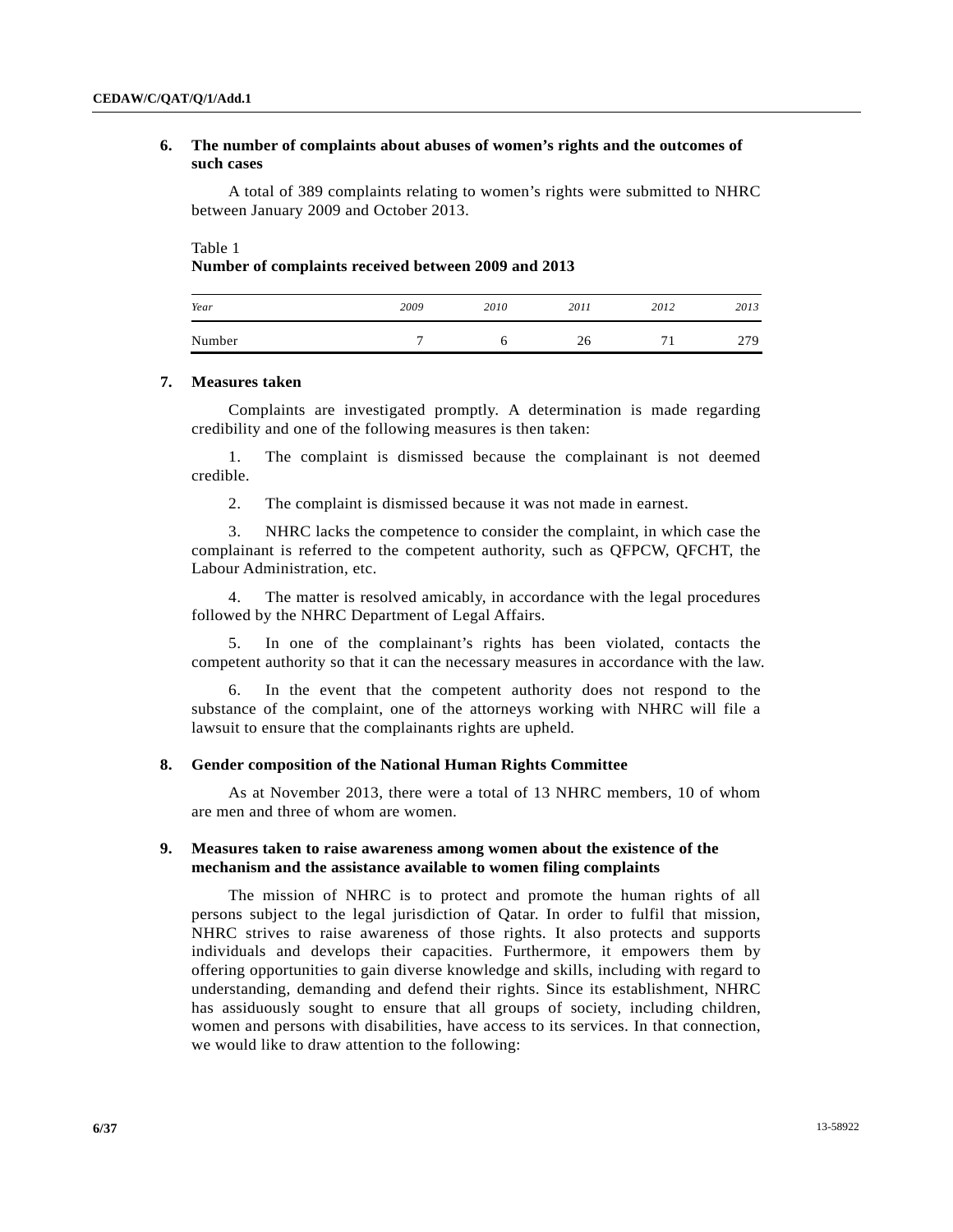- Several activities and events have been held raise awareness of NHRC and to inform the members of the public on how they can avail themselves of its services. To that end, various media have been used and printed materials have been prepared and circulated.
- A hotline has been created to receive calls and complaints around the clock
- Any person may submit a complaint to NHRC headquarters either on his or her own behalf or on behalf of someone else; this means that a child may submit a complaint directly or through another person.
- The Committee has run several media campaigns in which people were encouraged to contact the NHRC by phone, fax or e-mail
- A website has been established to facilitate submission of complaints by all.

 NHRC has also organized and participated in several events, activities and programmes aimed at achieving its strategic goals of educating and raising the awareness of various groups regarding human rights, including, in particular, raising women's awareness of the Convention on the Elimination of All Forms of Discrimination against Women. Those activities are set out in detail in the table below:

| Table 2                                                                               |  |
|---------------------------------------------------------------------------------------|--|
| Events and activities organized by NHRC or in which it participated from 2009 to 2013 |  |

|                | 2009                                                                                                         |                                                                                  |                                                                                                                                        |  |  |
|----------------|--------------------------------------------------------------------------------------------------------------|----------------------------------------------------------------------------------|----------------------------------------------------------------------------------------------------------------------------------------|--|--|
|                | Event                                                                                                        | Target group                                                                     | Goals                                                                                                                                  |  |  |
| 1              | NHRC visit to Wakrah primary<br>school for girls                                                             | Female primary school students                                                   | Introduction to children's rights                                                                                                      |  |  |
| 2              | NHRC visit to Wakrah secondary<br>school for girls                                                           | Female secondary school students                                                 | Introduction to the international<br>covenants on human rights,<br>including the Conventions, and to<br>Qatari legislation             |  |  |
| 3              | NHRC visit to Wajbah<br>independent school for girls                                                         | Female students                                                                  | Lecture on violence against<br>women                                                                                                   |  |  |
| $\overline{4}$ | NHRC participated in workshop<br>for female students of the College<br>of Law entitled "Know your<br>rights" | Female law students                                                              | Introduction to women's rights                                                                                                         |  |  |
| 5              | Media campaign entitled<br>"Discover the truth"                                                              | Women and children                                                               | Education on women's and<br>children's rights                                                                                          |  |  |
| 6              | Law enforcement seminar on the<br>relevant international covenants<br>on human rights                        | Law enforcement officials,<br>including police, public<br>prosecutors and judges | The course focused on the<br>Convention on the Elimination of<br>All Forms of Discrimination<br>against Women and other<br>conventions |  |  |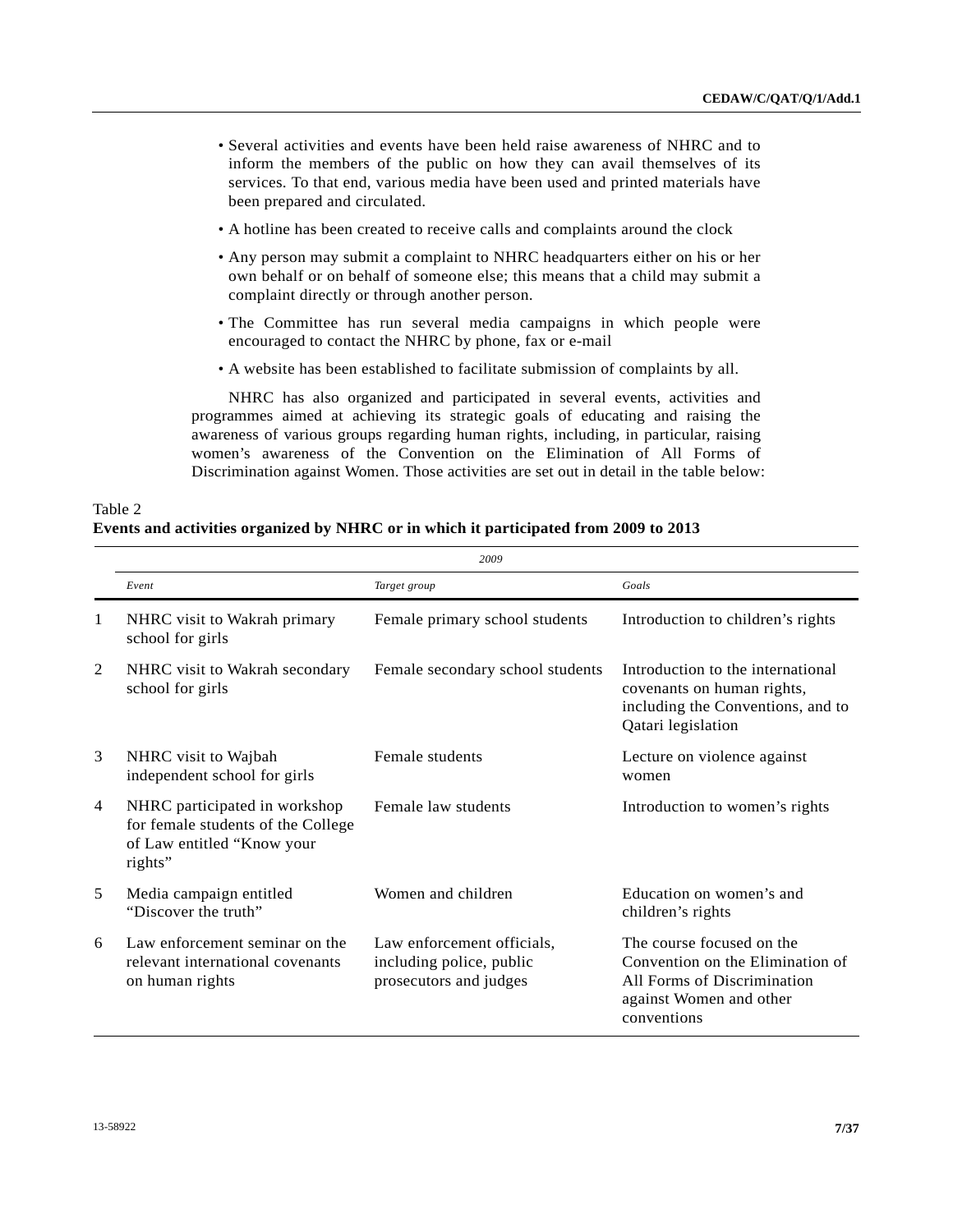# **CEDAW/C/QAT/Q/1/Add.1**

|                |                                                                                                                                                                                                                                                 | 2010                                                                                    |                                                                                                                                                                                                                                                                                                                         |  |  |
|----------------|-------------------------------------------------------------------------------------------------------------------------------------------------------------------------------------------------------------------------------------------------|-----------------------------------------------------------------------------------------|-------------------------------------------------------------------------------------------------------------------------------------------------------------------------------------------------------------------------------------------------------------------------------------------------------------------------|--|--|
|                | Event                                                                                                                                                                                                                                           | Target group                                                                            | Goals                                                                                                                                                                                                                                                                                                                   |  |  |
| 1              | NHRC held a conference on Arab-<br>European dialogue which focused<br>on women's rights issues in the<br>Arab world and Europe                                                                                                                  | Civil society organizations from<br>14 Arab and European countries<br>participated      | Review of relevant legislation,<br>current situations, challenges and<br>opportunities for change and the<br>role of national institutions in<br>advancing women's rights                                                                                                                                               |  |  |
| $\overline{2}$ | NHRC held the first meeting of<br>the working group on women's<br>rights and gender equality<br>established in implementation of<br>the recommendations of the Fifth<br>Arab-European Human Rights<br>Dialogue on women and gender<br>equality. | Heads and representatives of<br>national institutions in Arab and<br>European countries | Introduction to priority issues<br>relating to women's rights and<br>gender equality set out in the<br>Doha Declaration                                                                                                                                                                                                 |  |  |
| 3              | Awareness-raising workshop on<br>the culture of human rights                                                                                                                                                                                    | Employees of the Ministry of<br><b>Social Affairs</b>                                   | The workshop addressed the<br>rights of children, women, persons<br>with disabilities and the aged in<br>local legislation and international<br>conventions                                                                                                                                                             |  |  |
| $\overline{4}$ | Signing of a memorandum of<br>understanding between the NHRC<br>and SCFA                                                                                                                                                                        |                                                                                         | Dissemination of and training on<br>the international human rights<br>covenants                                                                                                                                                                                                                                         |  |  |
| 5              | The Committee held a celebration<br>in Wajbah independent<br>preparatory school for girls in<br>honour of the winners of the<br>"Know your rights" contest                                                                                      | Female students                                                                         | Raise awareness of the culture of<br>human rights                                                                                                                                                                                                                                                                       |  |  |
| 6              | NHRC conducted a study on the<br>status of the children of Qatari<br>women in Qatari legislation that<br>also examined comparable Arab<br>legislation and the relevant<br>international standards                                               |                                                                                         | The study aims to identify the<br>legal guarantees required to<br>strengthen the rights of this group<br>and to explore the possibility of<br>benefiting from the experiences of<br>some Arab countries and the<br>provisions of their legislation<br>concerning the rights of the<br>children of their female citizens |  |  |
| 7              | NHRC visited the research and<br>follow up unit of the Ministry of<br>the Interior                                                                                                                                                              | Detainees in the women's wing                                                           | Take stock of the situation of<br>female detainees in the ward and<br>the problems they face                                                                                                                                                                                                                            |  |  |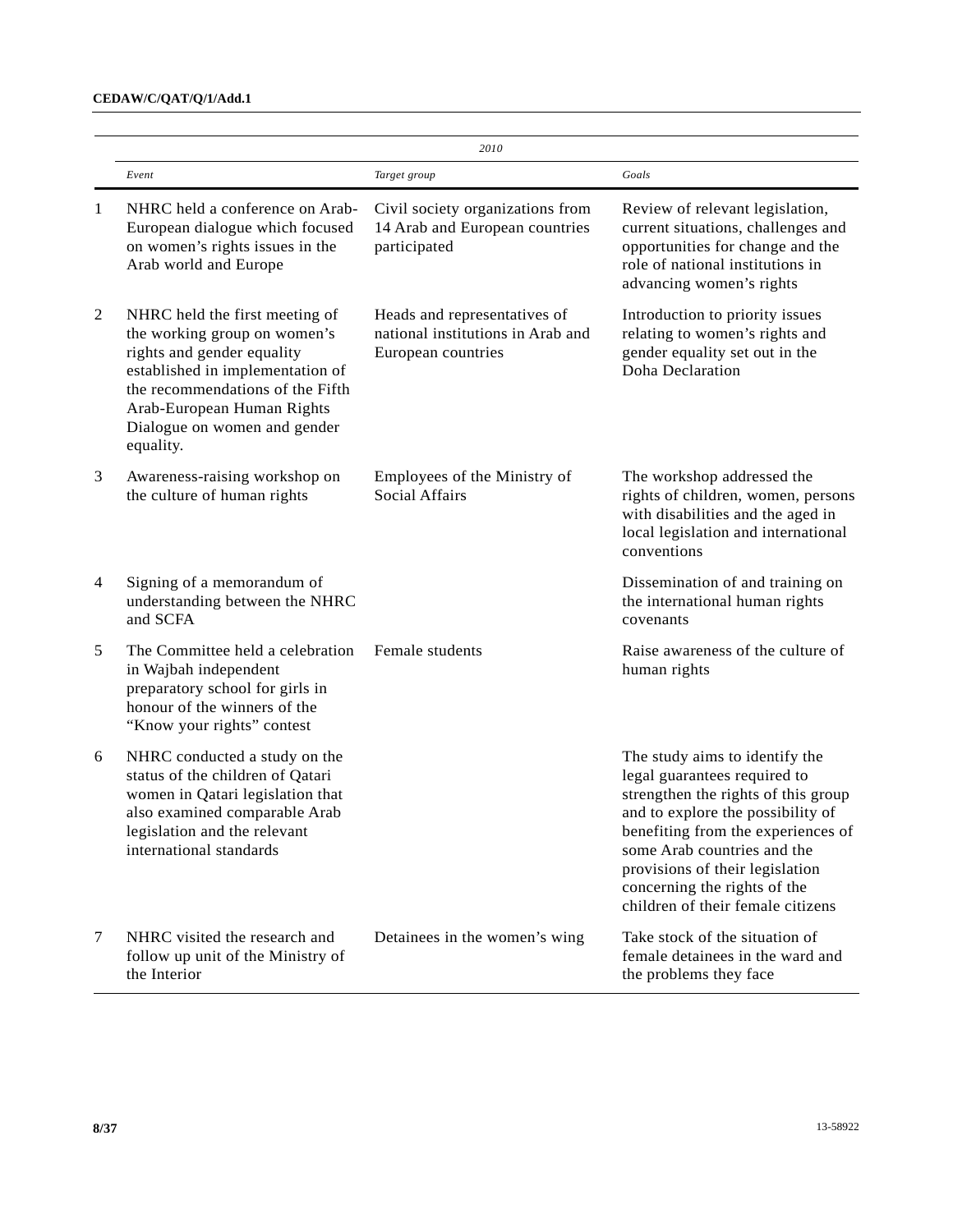|                |                                                                                                                                                                                                                                                             | 2011                                                                                                                                                                                                                                                                                  |                                                                                                                                                                                     |
|----------------|-------------------------------------------------------------------------------------------------------------------------------------------------------------------------------------------------------------------------------------------------------------|---------------------------------------------------------------------------------------------------------------------------------------------------------------------------------------------------------------------------------------------------------------------------------------|-------------------------------------------------------------------------------------------------------------------------------------------------------------------------------------|
|                | Event                                                                                                                                                                                                                                                       | Target group                                                                                                                                                                                                                                                                          | Goals                                                                                                                                                                               |
| 1              | Training workshop on the<br>Convention on the Elimination of<br>All Forms of Discrimination<br>against Women and the historical<br>evolution of women's rights                                                                                              | Representatives from the relevant<br>departments of NHRC<br>Representatives from the relevant<br>departments of SCFA<br>Employees in the relevant<br>Government ministries and<br>institutions<br>Non-governmental organizations<br>concerned with human rights and<br>women's rights | • Introduction to the most<br>important milestones in the legal<br>recognition of women's rights<br>• Introduction to the principles of<br>the Convention and its key<br>provisions |
| $\overline{2}$ | Regional workshop on gender-<br>based violence                                                                                                                                                                                                              |                                                                                                                                                                                                                                                                                       | Identification of the fundamental<br>concepts, forms of gender<br>violence, gender-based violence<br>and violence against women                                                     |
|                |                                                                                                                                                                                                                                                             |                                                                                                                                                                                                                                                                                       | • Addressing the specific situation<br>of refugee women and children                                                                                                                |
|                |                                                                                                                                                                                                                                                             |                                                                                                                                                                                                                                                                                       | • Introduction to the national legal<br>mechanism for addressing<br>gender violence in Qatar                                                                                        |
| 3              | NHRC participated in a workshop<br>on women's right to work entitled<br>"My right to work", which was<br>organized by QFPCW                                                                                                                                 | Working women                                                                                                                                                                                                                                                                         | Women's right to work                                                                                                                                                               |
| $\overline{4}$ | NHRC held its second and third<br>meetings with the working group on<br>women's rights and gender equality,<br>established in implementation of the<br>recommendations of the Fifth Arab-<br>European Human Rights Dialogue<br>on women and gender equality | Heads and representatives of<br>national institutions in Arab and<br>European countries                                                                                                                                                                                               |                                                                                                                                                                                     |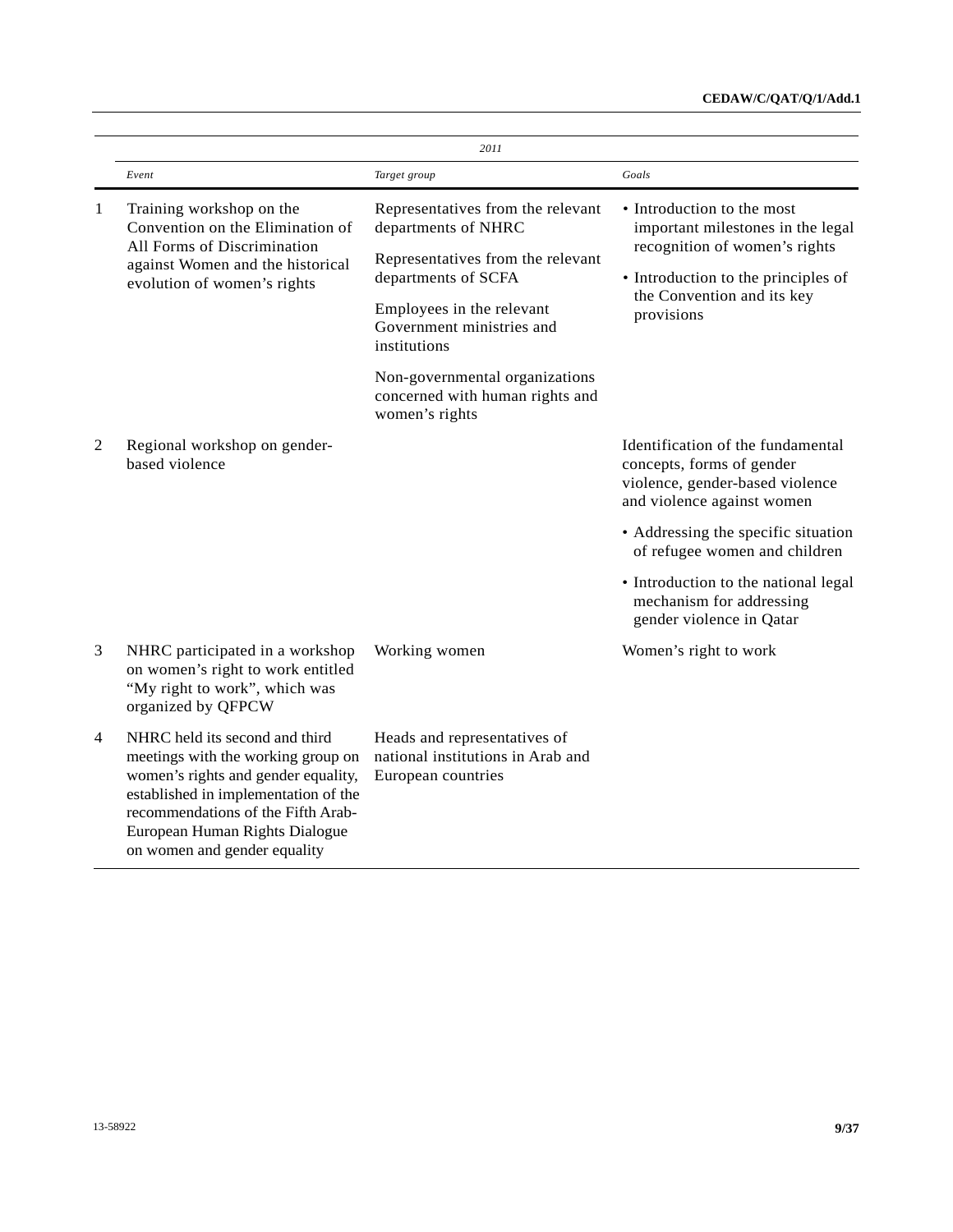# **CEDAW/C/QAT/Q/1/Add.1**

|              | 2012                                                                                                                                                                                                                                                                                       |                                                                                 |                                                                                           |  |  |
|--------------|--------------------------------------------------------------------------------------------------------------------------------------------------------------------------------------------------------------------------------------------------------------------------------------------|---------------------------------------------------------------------------------|-------------------------------------------------------------------------------------------|--|--|
|              | Event                                                                                                                                                                                                                                                                                      | Target group                                                                    | Goals                                                                                     |  |  |
| $\mathbf{1}$ | Training workshop on women's<br>right to work in national legislation                                                                                                                                                                                                                      | Decision makers in the<br>Department of Labour and Human                        | Introduction to women's right to<br>work in international covenants                       |  |  |
|              | and international covenants                                                                                                                                                                                                                                                                | Resources<br>Human resources directors of<br>various ministries and foundations | • Review of Qatari legislation and<br>the extent of its compliance with<br>the Convention |  |  |
|              |                                                                                                                                                                                                                                                                                            | Human Resources Department of<br>the Secretariat of the Council of<br>Ministers | • Discussion of proposed<br>amendments to human resources<br>law                          |  |  |
|              |                                                                                                                                                                                                                                                                                            | General Retirement and Social<br><b>Insurance Authority</b>                     | • Bringing the proposed<br>amendments to the attention of                                 |  |  |
|              |                                                                                                                                                                                                                                                                                            | Working women                                                                   | the competent authorities                                                                 |  |  |
| 2            | NHRC participated in the<br>International Conference of the<br><b>International Coordinating</b><br><b>Committee of National</b><br>Institutions for the Promotion and<br>Protection of Human Rights,<br>which was held in Jordan and<br>entitled "The Human Rights of<br>Women and Girls" |                                                                                 |                                                                                           |  |  |
| 3            | The first training event for the<br>deaf, entitled "Have confidence in<br>your ability"                                                                                                                                                                                                    | Deaf women                                                                      | Empowering deaf women and<br>educating them about their rights                            |  |  |
| 4            | Seminar on the elimination of all<br>forms of discrimination against                                                                                                                                                                                                                       | • Representatives of the relevant<br>departments of NHRC                        | • Raising awareness of<br>discrimination against women                                    |  |  |
|              | women in line with the Islamic<br>sharia                                                                                                                                                                                                                                                   | • Representatives of the relevant<br>departments of SCFA                        | • Discussion of the Convention's<br>provisions and how they relate                        |  |  |
|              |                                                                                                                                                                                                                                                                                            | • Employees of the relevant                                                     | to the Islamic sharia                                                                     |  |  |
|              |                                                                                                                                                                                                                                                                                            | Government ministries and<br>institutions                                       | • Discussion of the reservations<br>of Arab States to the Convention                      |  |  |
|              |                                                                                                                                                                                                                                                                                            | • Non-governmental organizations<br>concerned with human and                    | and how they relate to the<br>Islamic sharia                                              |  |  |
|              |                                                                                                                                                                                                                                                                                            | women's rights                                                                  | • Explanation of women's rights<br>in international conventions and<br>basic Islamic law  |  |  |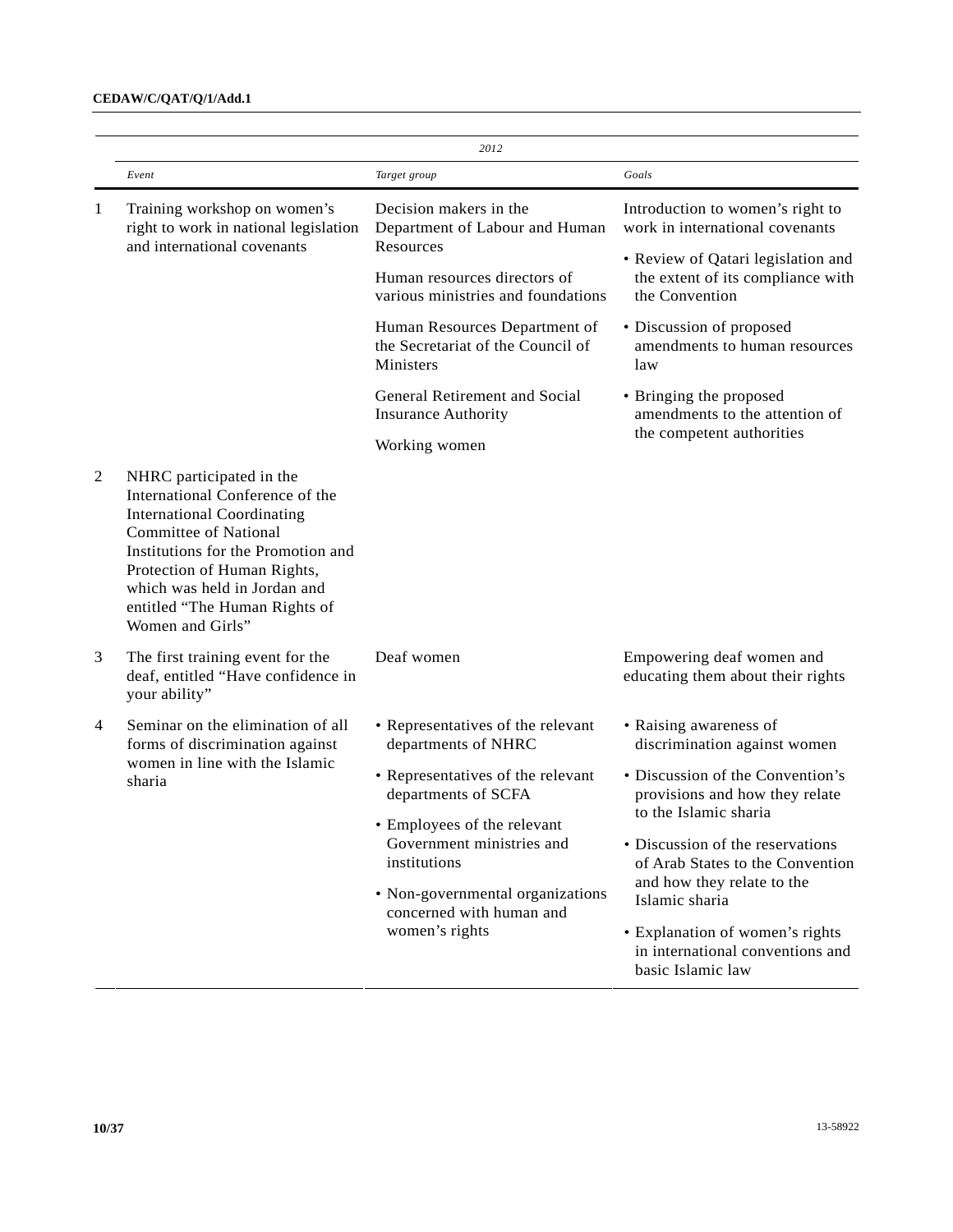|   |                                                                                                                                                                                                                          | 2013                                                                                                                                                                           |                                                                                                                                                                                                                                                                                                                                                                                                                                                                                                                                           |
|---|--------------------------------------------------------------------------------------------------------------------------------------------------------------------------------------------------------------------------|--------------------------------------------------------------------------------------------------------------------------------------------------------------------------------|-------------------------------------------------------------------------------------------------------------------------------------------------------------------------------------------------------------------------------------------------------------------------------------------------------------------------------------------------------------------------------------------------------------------------------------------------------------------------------------------------------------------------------------------|
|   | Event                                                                                                                                                                                                                    | Target group                                                                                                                                                                   | Desired objectives                                                                                                                                                                                                                                                                                                                                                                                                                                                                                                                        |
| 1 | Course on the promotion and<br>protection of human rights in the<br>Convention on the Elimination of<br>All Forms of Discrimination<br>against Women and the<br>Convention on the Rights of<br>Persons with Disabilities | • Representatives of the relevant<br>departments of NHRC<br>· Media sector employees<br>• Non-governmental organizations<br>working in the area of human<br>and women's rights | • Promoting societal awareness of<br>the rights of women and persons<br>with disabilities<br>• Supporting and operationalizing<br>civil society efforts to entrench<br>and protect the rights of those<br>groups<br>• Strengthening the commitment<br>to regional and international<br>standards regarding those<br>groups<br>• Informing workers in all sectors,<br>especially the service sector, of<br>their duties vis-à-vis those<br>groups<br>• Training in methods that are<br>helpful in protecting the rights<br>of those groups |
| 2 | Workshop for the women's<br>programme on leadership and<br>decision-making                                                                                                                                               | Women                                                                                                                                                                          |                                                                                                                                                                                                                                                                                                                                                                                                                                                                                                                                           |

## **10. Assistance available to women filing complaints with the National Human Rights Committee**

 A unit concerned with the rights of women, children and persons with disabilities was established within NHRC. The unit is tasked with the following:

- Consideration of reports and complaints received of violence and discrimination against women
- Consideration of reports and complaints received relating to the rights of children and persons with disabilities

# **V. Stereotypes and harmful practices**

 **The report acknowledges the persistence of gender stereotypes in the country; however, it provides little information on concrete actions taken by the State party to eliminate prejudices and customary and all other practices based on the idea of the inferiority or superiority of either of the sexes or on stereotyped roles for men and women, including by ensuring that its policies and programmes do not perpetuate gender stereotypes. Please provide information on efforts undertaken, through awareness-raising and educational campaigns addressing religious and community leaders, parents, and teachers,**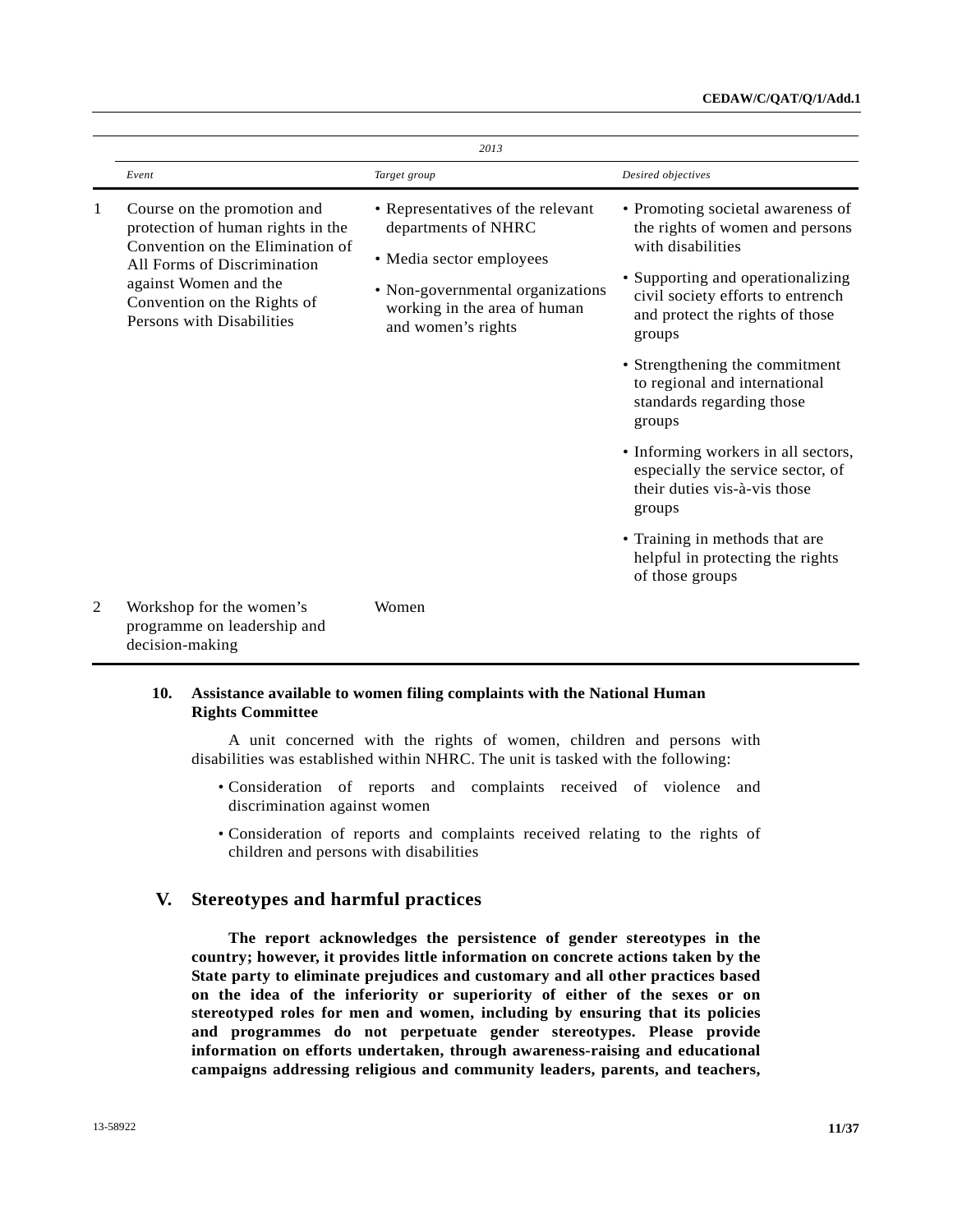**to counter stereotypical attitudes towards girls and women, including those who experience multiple forms of discrimination on the basis of their ethnicity, age, disability or other characteristics.** 

#### **11. Efforts undertaken through awareness-raising and educational campaigns**

 Changing stereotypes about women is one of the goals that is included in national strategies and plans. Thus, the general strategic plan for 2006-2011 contained goals on changing such stereotypes. Those strategic goals include the following:

- Creating a social and cultural environment that helps to empower women and promotes their participation in society
- Promoting the role and position of women in the family and society

 The executive plan that was adopted includes a number of projects and programmes, to be carried out by Government authorities and non-governmental organizations, aimed at achieving those goals. These projects include the following:

- A project to highlight Islamic principles, which affirm the rights of women and their role in shaping civilization
- A project on changing the cultural conceptions that give rise to discrimination against women and creating a culture that promotes the concepts of equality between and justice for both sexes
- A project on changing stereotypes that are prevalent in popular culture, specifically with regard to women's ability to make decisions on crucial issues
- A project to help women strike a balance between their role in the family and their professional duties. This project encompasses the following:
	- A programme to encourage entrepreneurship
	- A programme to encourage women in the private sector
	- A programme offering recruitment services, professional consultation and vocational guidance in the labour market
	- An ongoing programme of training courses in the professional training centre
	- An occupational training programme for prospective public- and privatesector employees
	- A skills development programme for Qatari nationals (part of the 2011- 2016 labour market strategy)
	- A five-year private sector plan
	- A scholarship programme for university study in Qatar and abroad
	- A guidance and orientation programme for secondary school students, with school visits
	- A mechanism to monitor the application of the provision in the Family Act that prohibits registration of the marriage of girl or boy who is under legal age of marriage without the approval of a judge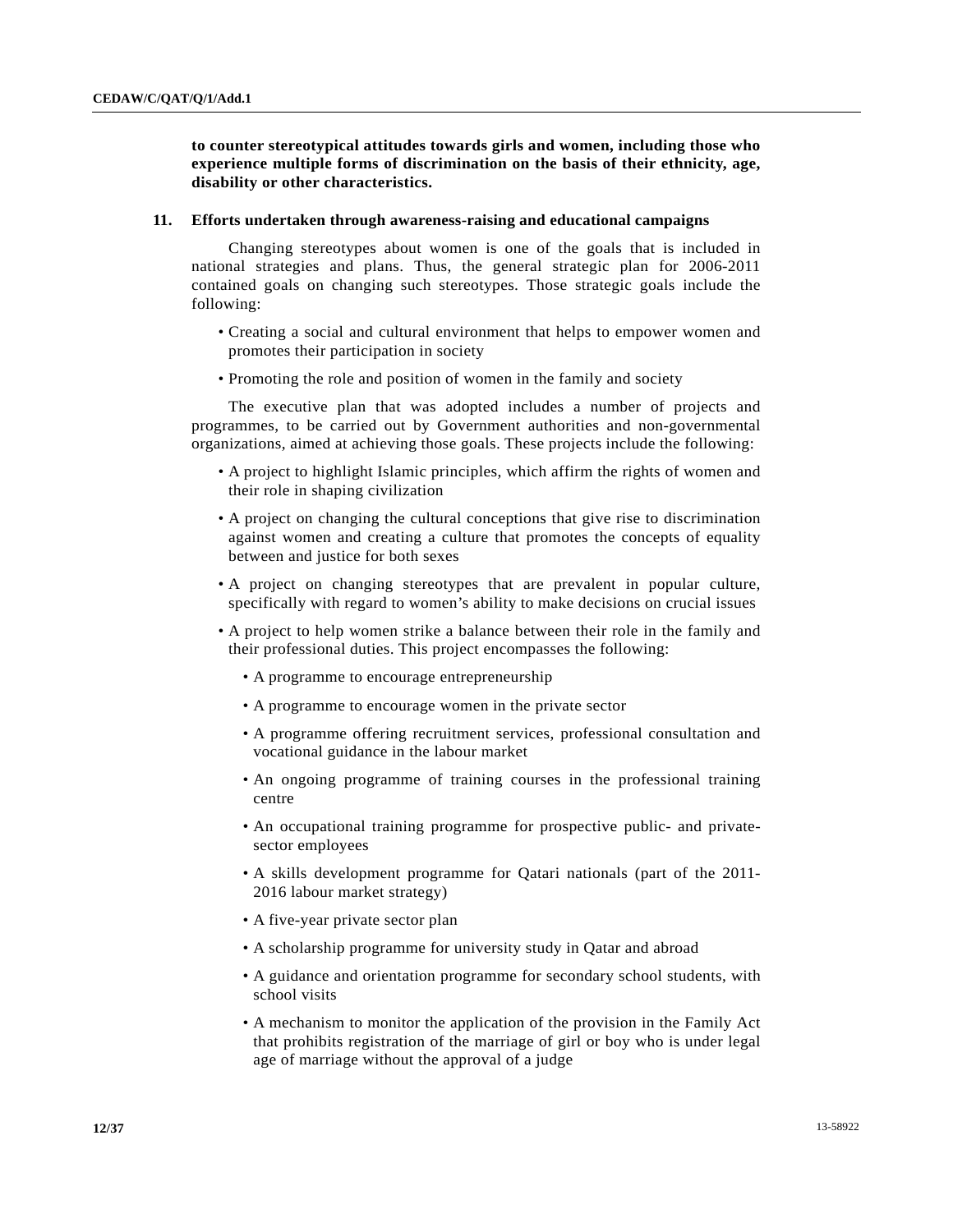- An awareness-raising campaign targeting workers responsible for enforcing women's rights laws, in order to ensure that they are enforced fully and consistently
- A programme aimed at empowering persons with disabilities, including women with disabilities, with regard to their rights
- A training programme on participating in and contributing to discussion of issues concerning them
- A programme to prepare women social workers to train students' families to assist them or their representatives with decision-making
- Operationalization of the committee on applying human rights
- Formation of a committee to champion the rights of persons with mental disabilities
- A women's empowerment programme targeting women outside Doha
- A programme to promote day-care services in the private and public sectors
- Amending the rules and regulations that govern the operation of day-care centres
- The virtual working environment (an experimental study on teleworking)

 The plan of action of SCFA also provides for the dissemination of the international conventions and covenants ratified by Qatar on human rights, in general, and on the family, in particular, including those instruments that pertain to women's rights, through various means. All relevant conventions and international reports related to Qatar's implementation thereof are available on the SCFA website. Training workshops are organized for groups working with and for the benefit of the family, women and children.

 Following up on State efforts to raise awareness, SCFA, in conjunction with NHRC, has organized several activities to disseminate the international conventions on the family, in implementation of the memorandum of understanding concluded between the two bodies on 4 February 2010. Their aim is to raise awareness and deepen knowledge of the provisions of the Convention on the Elimination of All Forms of Discrimination against Women and the Convention on the Rights of Persons with Disabilities. Following are some the activities the activities that were organized with a view to encouraging families to avoid assigning stereotypical roles to boys and girls, including to those who are subjected to various forms of discrimination based on disability or age:

- A training course on the Convention on the Elimination of All Forms of Discrimination against Women and the historical development of human rights. The course covered milestones in the legal recognition of women's and provides an introduction to the principles and provisions of the Convention.
- A workshop on the relationship between the Convention on the Rights of Persons with Disabilities and the Convention on the Rights of the Child. The workshop addressed disabilities and the problems that children with disabilities and their families face and examines in detail the relationship between the two international instruments.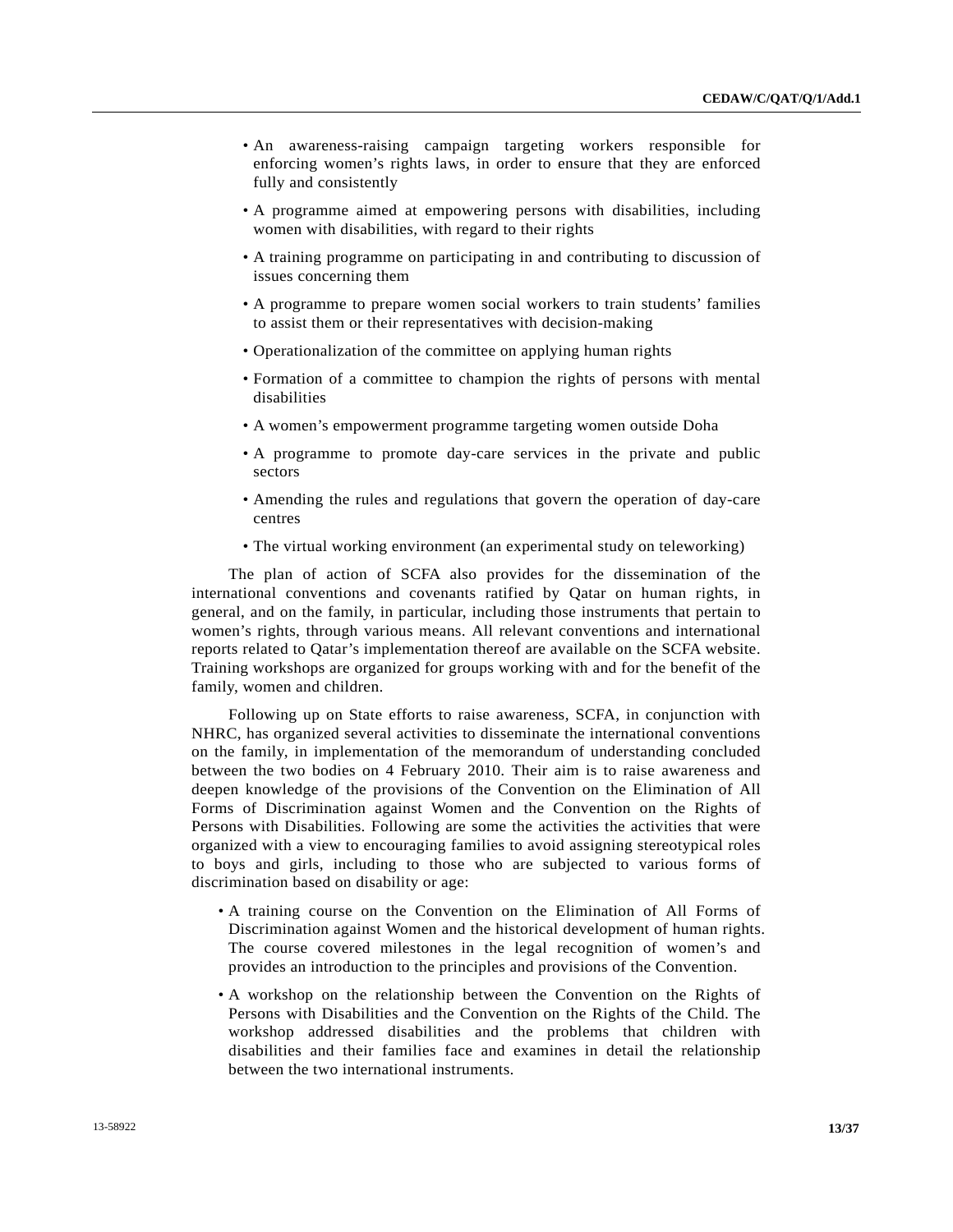• A training course on the rights of persons with disabilities to form a family, as set out in the Convention and as they stand in reality. The aim of the course was to raise awareness of the rights of persons with disabilities in that regard, introduce the relevant legislation and discuss the social obstacles that limit their exercise of that right.

# **12. Measures to raise awareness of the Convention and human rights and women's rights and information on the methodology of students, teachers and administrators and guardians and other carers and other relevant professional groups**

 In March 2010, the Supreme Council for Education launched a human rights programme aimed at students, teachers and school administrators. Its goal was to educate students at various levels. Contests in daily newspapers are used to enhance awareness of human rights, including the conventions on women and children. The programme include the following components:

- Creation of human rights associations in schools
- Teaching staff were trained to spread a culture of human rights in schools
- A human rights day was declared for schools
- Lectures were delivered to students
- Students' rights associations visited some Government agencies
- Human rights themed contests were been organized.

 In the context of cooperation between the Supreme Council for Education and NHRC, a series of training programmes and workshops on human rights were conducted for students, teachers and school administrators. The aims were to educate those groups and transform their knowledge of human rights into practical skills. In that context, we highlight the following:

- In collaboration with NHRC, a training course was offered on integrating human rights into primary, preparatory and secondary school curricula
- NHRC, in conjunction with the Supreme Council for Education, put together an integrated package of training programmes on integrating human rights concepts into the primary, preparatory and secondary school levels
- A training course was held on the Human Rights Council and the presentation that NHRC made before the Working Group on the Universal Periodic Review
- A workshop was held on human rights through the right to education
- A workshop on the nature and characteristics of human rights was held, in coordination with NHRC

 In line with its broader human-rights activities, and in the context of an awareness-raising campaign conducted in cooperation with a group of schools, NHRC held a contest entitled "Know your rights" in which 12 boys' and girls' schools participated. For detailed information, refer to section IV on the National Human Rights Committee.

 It should be noted that civil society organizations play an important role in educating the public and raising awareness of international human rights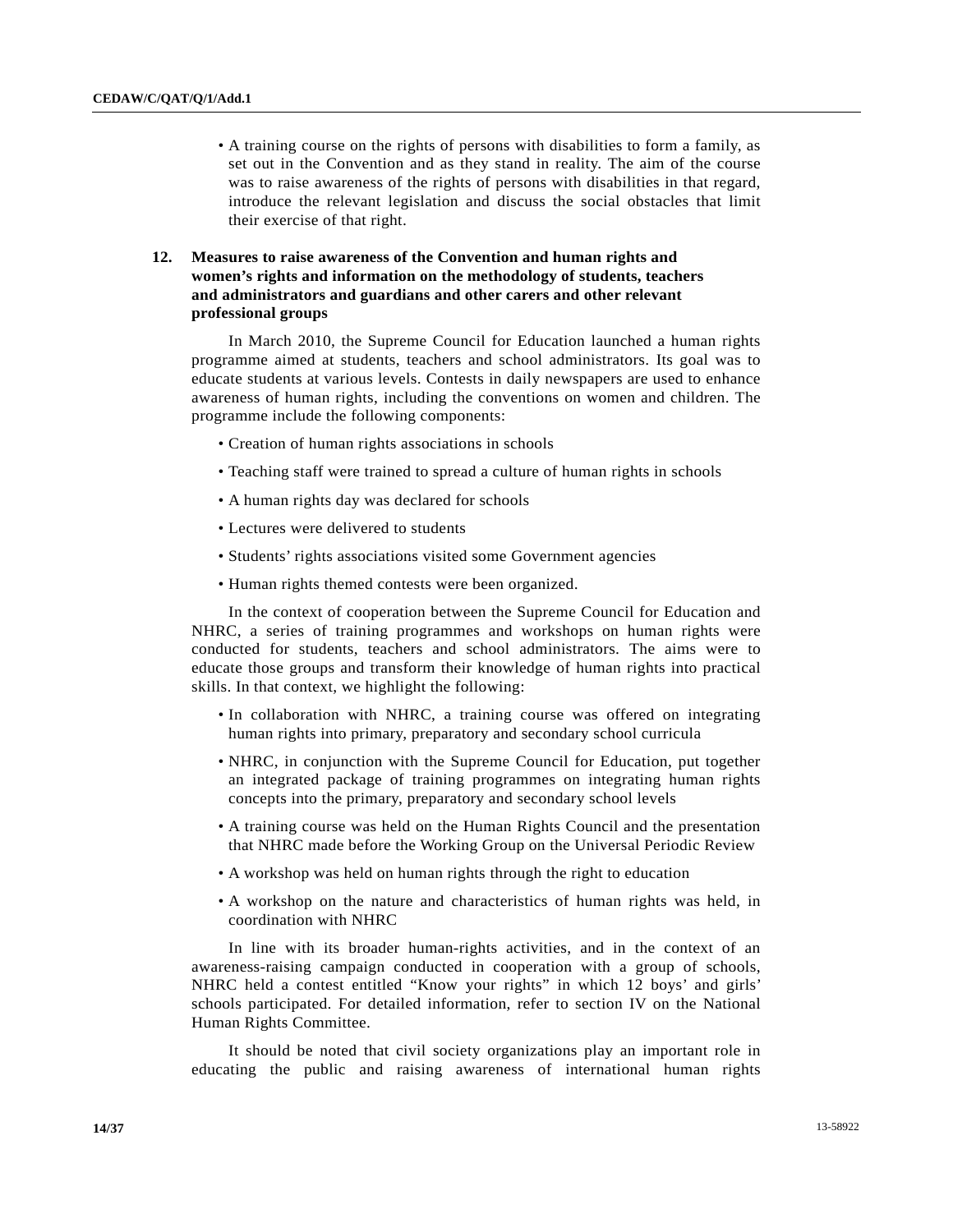conventions, including the Convention on the Rights of the Child and the Convention on the Elimination of All Forms of Discrimination against Women. They run many programmes and organize activities throughout the country in partnership with Government agencies and non-governmental organizations. For example, QFPCW has developed the "Friends of the Protection the Child" programme. The goal of this programme is to raise awareness of internationally recognized children's rights; intensify national efforts to promote and protect the rights of children and train educators in how to give effect to those rights; develop comprehensive national programmes to foster the rights of children; and encourage the participation of civil society, including children, in efforts aimed at giving effect to and raising awareness of children's rights. Meetings of the programme's coordinators in participating schools have been held. Since its inception in May 2009, some 614 students at various stages of education from 153 schools have participated in the programme, which includes the following activities:

- Field and educational visits to more than 30 schools at all levels in order to disseminate information about and raise awareness of children's rights
- An informational meeting on the "Friends of the Protection the Child" programme (March 2010)
- A training course for social workers and counsellors in independent schools on fostering a culture of children's rights and responsibilities and on methods of responding to cases of abuse, violence and neglect (May 2011)
- A contest for schools participating in the above-mentioned programme and awarding of prizes for outstanding artistic and creative endeavours that promote children's rights
- Visits to independent, private and foreign community schools to hold seminars on various forms of protection, including social, health, psychological and legal protection, and methods of filing complaints and reporting violations

 For further information, please consult the relevant paragraph under item 5 on measures taken to ensure that women in the State party are aware of their rights under the Convention.

### **13. Introduction of items on understanding human rights in the school curriculum**

Several guides on human rights in education have been developed, including:

- A guide on teaching values
- A guide on teaching human rights at the elementary level
- A guide on teaching human rights at the intermediate level
- A guide on teaching human rights at the secondary level

#### **VI. Violence against women**

**The report indicates that the Supreme Court for Family Affairs has adopted a "bold policy" on violence against women (para. 153). It also indicates that the State party has no separate legislation on violence against women or domestic violence (para. 157), although the results of various surveys conducted**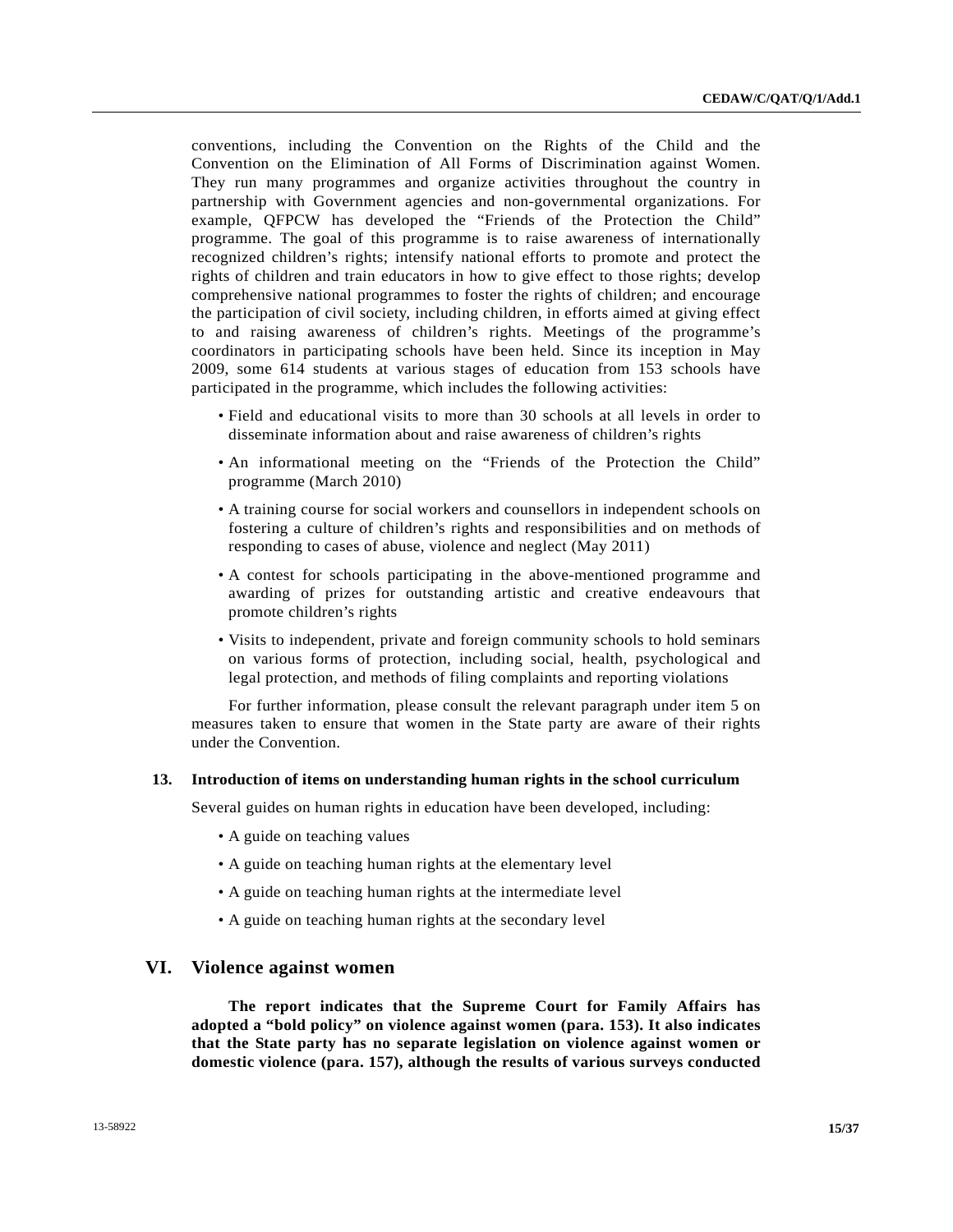**by the State party acknowledge the prevalence of violence against women, including domestic violence. Please provide information on the steps taken to adopt specific legislation to criminalize all forms of violence against women, including marital rape. Whereas the report indicates that there are no women's associations in the State party (para. 45), it also refers to the poor coordination between governmental and non-governmental organizations that are responsible for protecting women from domestic violence (para. 455). Please clarify what, according to the State party, is the role of non-governmental organizations in the protection of women against violence, and provide detailed information on the nature, status and number of those so-called non-governmental organizations.** 

# **14. Information on the steps taken to adopt specific legislation to criminalize all forms of violence against women and on the role of nongovernmental organizations in the protection of women against violence**

 No steps have been taken to adopt specific legislation to criminalize all forms of violence against women. Qatar has no legislation that specifically addresses violence against women or domestic violence. However, related offences are dealt with fully in a section of the Criminal Code on offences against the person. That section covers the offences of physical assault, indecent assault and rape, for which the maximum penalty is death. These provisions serve as significant deterrent to violence against women.

 In respect of the role of non-governmental organizations in protecting women from violence, it should be noted that QFPCW is responsible for promoting cooperation and coordination among ministries and governmental agencies, public organizations and institutions, civil society organizations, individuals and all social groups with a view to facilitating the exchange of experience and information on giving effect to children's and women's rights. Acting on the basis a community partnership paradigm, QFPCW works with Government agencies and national and international non-governmental organizations to improve the quality of the services offered to vulnerable groups, and to support national efforts aimed at promoting the advancement of children and women and protecting their human rights. Following are some of the most important areas towards which QFPCW is directing its efforts:

- Case intake and referral to the relevant specialized agency once all procedures have been completed
- Facilitating provision of services to vulnerable groups by exchanging information and simplifying procedures
- Participation in activities to promote protection of children's and women's rights, in particular, and human rights, in general
- Exchanging experience and expertise by reviewing the most significant research, studies and reports on children's rights
- Participation in relevant international conferences and forums

QPFCW has also developed effective means of combating violence, including:

 • Opening of support offices in health-care facilities and police stations to identify cases of abuse and provide social, legal and health services as well as counselling and shelter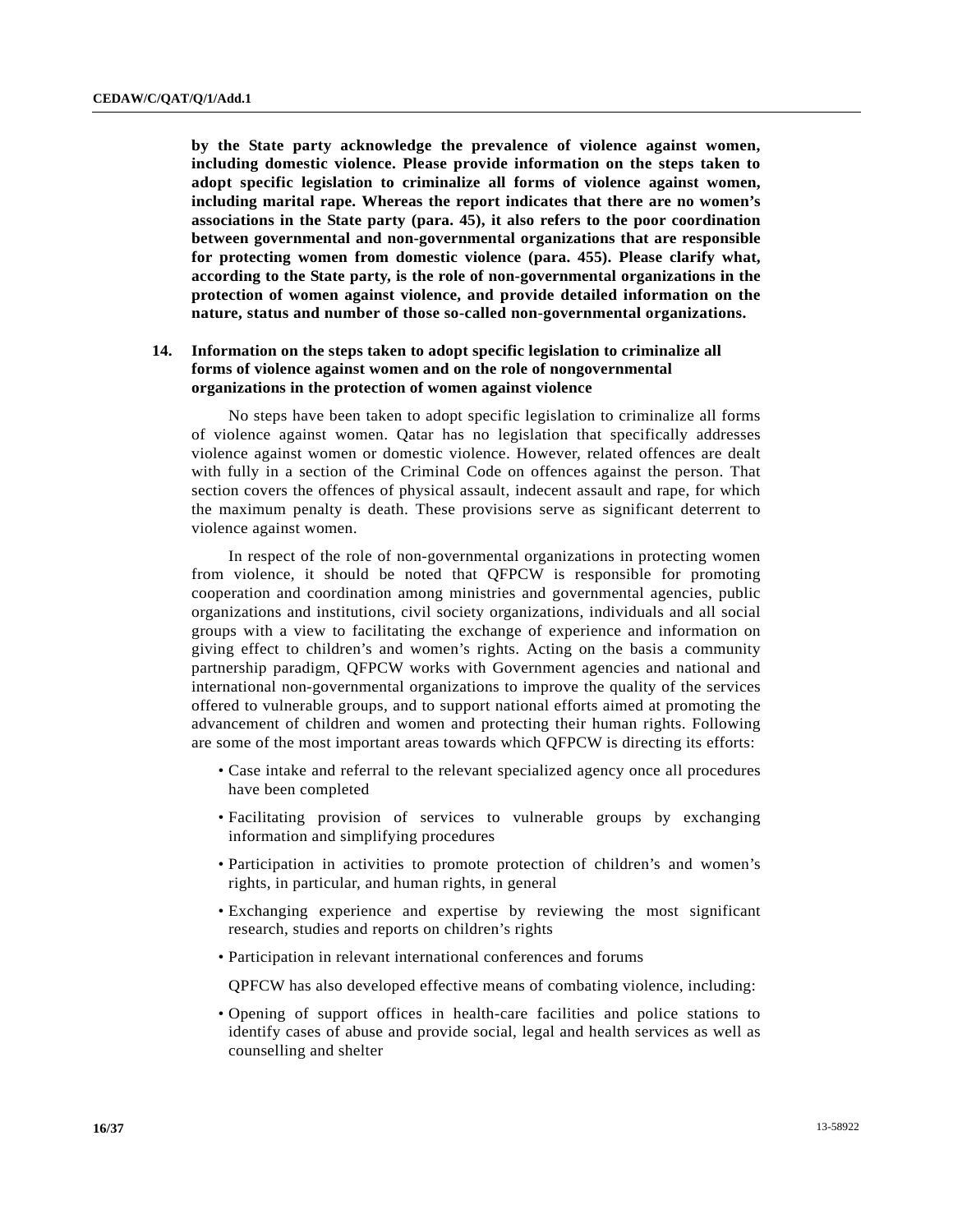- Increased cooperation with its contact points, which now number 38, in several governmental and non-governmental agencies, with a view to facilitating the provision of services
- Provision of pro bono legal aid services by a group of outstanding lawyers to victims of violence and abuse

 QPFCW has also taken a number of important measures to provide protection. Following are some of the most significant of those measures:

### **1. Establishment of Dar al-Aman**

 Dar al-Aman, which opened its doors in October 2010, is a shelter for children and women who are victims of abuse and violence and have nowhere to turn. It provides victims with a secure temporary residence and strives to rehabilitate them through treatment, training and reintegration programmes. The shelter also offers practical assistance and health services, helps victims continue to work or study and provides psychological, social and legal support, in accordance with the treatment plans established. To date, the shelter has taken in 322 victims, of whom 175 were women.

 The shelter conducts training courses for its residents, including classes in computer skills, and organizes athletic and recreational activities for them.

 It also establishes a treatment plan for each resident that incorporates individual and group therapy, which is conducted under the supervision of the shelter's psychologist.

#### **2. Opening of a QPFCW office at the Hamad Medical Corporation**

 In July 2007, QPFCW opened an office in the Emergency Department of Hamad General Hospital in order to offer support, care and protection to victims of violence and abuse who come to the hospital.

#### **3. Opening of a QPFCW office at the Doha Police Department**

 This office opened in July 2009 and provides support, care and protection to victims who come to this and other police stations.

## **4. Opening of a QPFCW office at the Office of the Family and Juvenile Prosecutor**

 This office opened in March 2012 and its purpose is to facilitate communications with the Office of the Family and Juvenile Prosecutor and to follow up on and provide rapid intervention services in cases involving victims of violence that have been referred to the Public Prosecutor.

#### **5. Establishment of a children's and women's support hotline 919**

 The 919 hotline was established in June 2010 and helps victims to contact QPFCW. Calls made to this hotline are free of charge. The call centre operates around the clock and receives complaints, reports and queries from children and women. Since its establishment, some 9,436 persons, of whom 6,164 were women, have made use of the line to report abuse and follow up on their cases.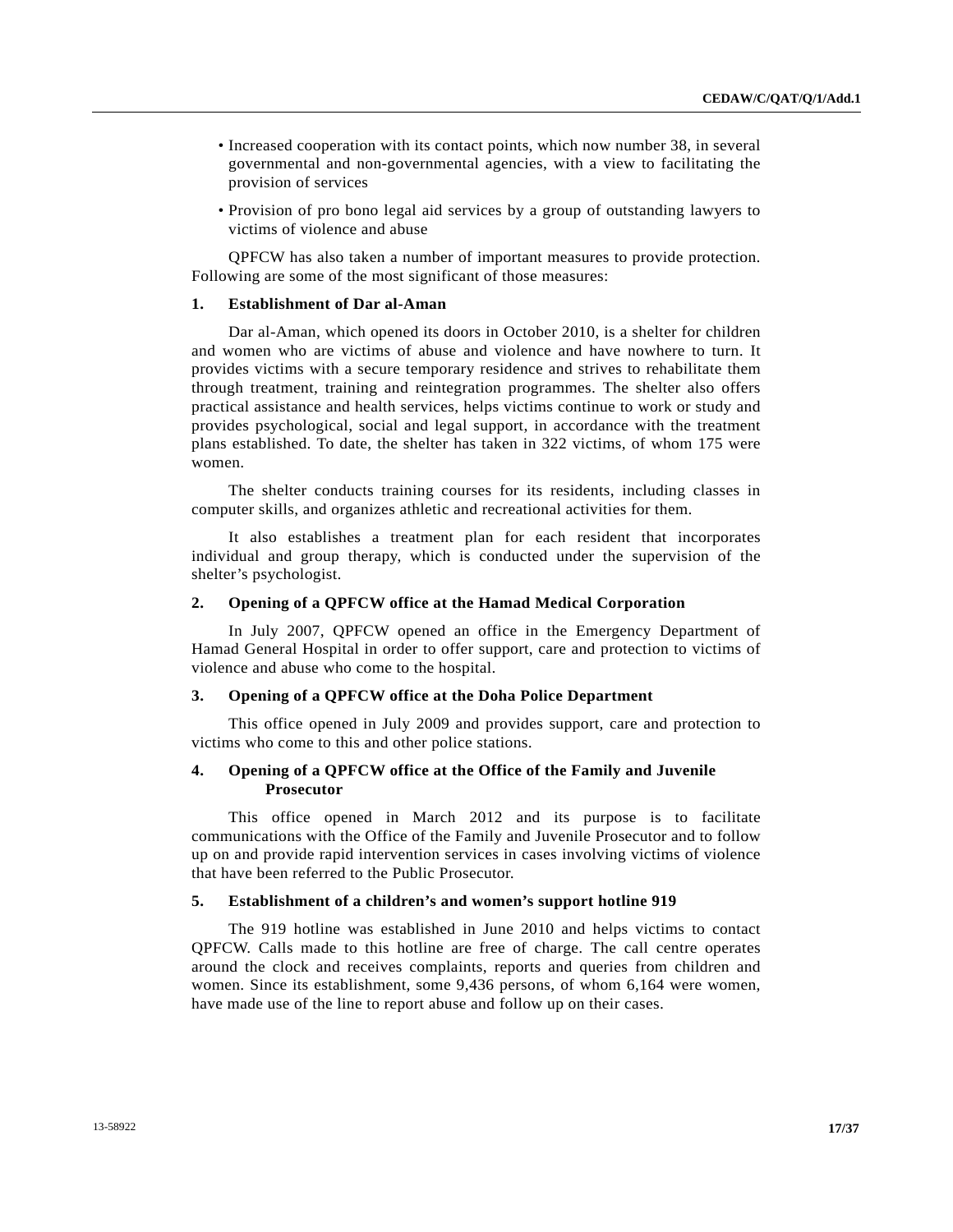# **VII. Human Trafficking**

**The Criminal and Labour Code of the State party contains some provisions related to human trafficking, but the State party lacks a specific law to address trafficking in persons and exploitation of prostitution. Please provide information on whether the State party is envisaging the adoption of a specific and comprehensive law on human trafficking and the establishment of procedures for victim identification and a mechanism for the investigation, prosecution and punishment of trafficking offenders. Please describe concrete activities undertaken under the national strategy to combat human trafficking, established since 2003.** 

# **15. The Human Trafficking Act and procedures and mechanisms established for victim identification and for investigating, prosecuting and punishing trafficking offenders**

 Qatar has promulgated Act No. 15 (2011) on combating trafficking in persons. This Act sets out a definition of the crime and specifies penalties for the commission thereof. It comprises 28 articles that are grouped into five chapters. The first chapter is entitled "Definitions", the second "Human trafficking", the third "Protection of victims", the fourth "International judicial cooperation" and the fifth "Penalties".

 With regard to the forms, methods and purpose of human trafficking, article 2 of the Act provides that a person is deemed to have committed the crime of human trafficking if they have in any way exploited, transported, sheltered, hosted or received any natural person, whether inside the country or abroad, through force or violence or the threat thereof, abduction, deceit or subterfuge, abuse of power or by exploiting a condition of weakness or need, promising to give or receive money or other consideration in return for the consent of a person to allow the trafficking of another person under their control, when those acts are aimed at exploiting a person in any way whatsoever… including the exploitation of children in pornography, etc.

 With regard to procedures and mechanisms established for victim identification and for investigating, prosecuting and punishing trafficking offenders, the State has taken many measures to protect victims of and/or witnesses to acts prohibited under the Protocol to Prevent, Suppress and Punish Trafficking in Persons, Especially Women and Children at every stage of the criminal justice process. Under Qatari law, the victims of and witnesses to human trafficking are afforded special protection, particularly during the investigation and trial phases. These protections are set out in Act No. 15 (2011) on combating trafficking in persons, article 20, which provides that any person who reveals the identity of a victim or a witness, thereby exposing the victim or witness to harm or causing the victim or witness injury, assists the perpetrators in contacting the victim or witness, or provides the victim or witness with inaccurate information regarding the his/her rights with the intention of harming him/her or threatening his/her physical, emotional or mental safety shall be imprisoned for a maximum term of two years and fined a maximum amount of 50,000 riyals.

 Chapter III of the above-mentioned Act provides specific guarantees that protect victims and uphold their dignity. Following are some of those guarantees:

1. Protection of privacy and identity;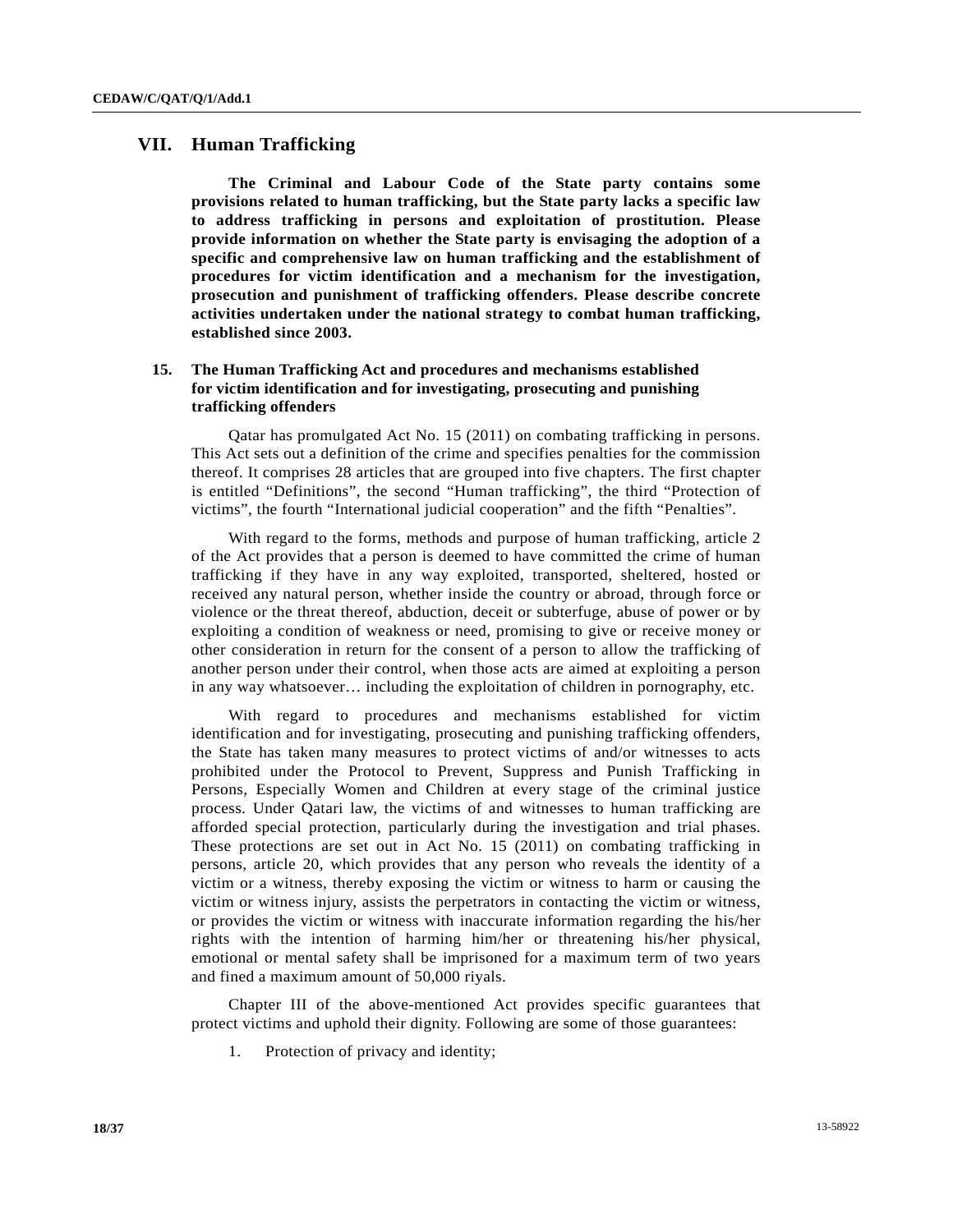2. The opportunity to explain their situation and background;

 3. Receive counselling with regard to their rights and information on the relevant legal and administrative procedures;

 4. The right to remain in the country until investigation and trial procedures have been completed;

- 5. Legal assistance, including the services of an attorney;
- 6. Compensation for harm suffered;
- 7. The right to protection (physical and psychological) for victims;
- 8. Health care, education and social services.

 It is also worth noting that an entire chapter of the above-mentioned Act is devoted to international judicial cooperation. The law enforcement authorities combat and suppress human trafficking by pursuing, capturing and bringing to justice offenders. This requires a concerted effort on the part of all national authorities, including the police, the prosecutors and the courts, in which they work as the complementary parts of a system aimed at suppressing and combating the trafficking of persons and punishing its perpetrators. However, some forms of human trafficking are of a transnational nature or have some foreign connection. For example, the preparation and planning for a crime may have been taken place in another country; the victims or witnesses are foreign nationals; one of the fundamental aspects of the crime may have been committed in the territory of another country; or the perpetrator may have fled to a third country. Such situations require the law enforcement officials of the relevant countries to coordinate and cooperate with each other, in order to capture the perpetrators and bring them to justice in the competent State. The preceding are but some examples of the judicial cooperation required to combat human trafficking, and for which Qatari law provides. Act No. 15 (2011) on combating trafficking in persons, article 11, provides that the competent judicial authorities shall cooperate with their foreign counterparts in combating human trafficking and prosecuting offenders. Such cooperation shall include, inter alia, exchange of information, collaboration in investigations, the provision of assistance, issuance of letters rogatory, surrendering items, recovering funds and other forms of judicial cooperation, in accordance with the rules set out in the Code of Criminal Procedure, bilateral or multilateral instruments that are in force or the principle of reciprocity, and in a manner that does contravene the fundamental principles of the State's legal system.

 The State also takes the measures required to protect the rights and interests of trafficked women and children and victims of sexual exploitation at all stages of criminal proceedings. Trafficked and exploited persons are given shelter in the Qatar Home for Shelter and Humanitarian Care, which is part of the Qatar Foundation to Combat Human Trafficking (QFCHT).

 As part of its effort to provide training in the international human rights instruments and their protocols, including but not limited to the Protocol to Prevent, Suppress and Punish Trafficking in Persons, Especially Women and Children, QFCHT, in cooperation with the College of Law at Qatar University, organizes an annual legal clinic on the subject. This clinic is an educational/vocational programme that is part of the practical training component of the College of Law curriculum. Its purpose is to promote understanding of the rights enshrined in the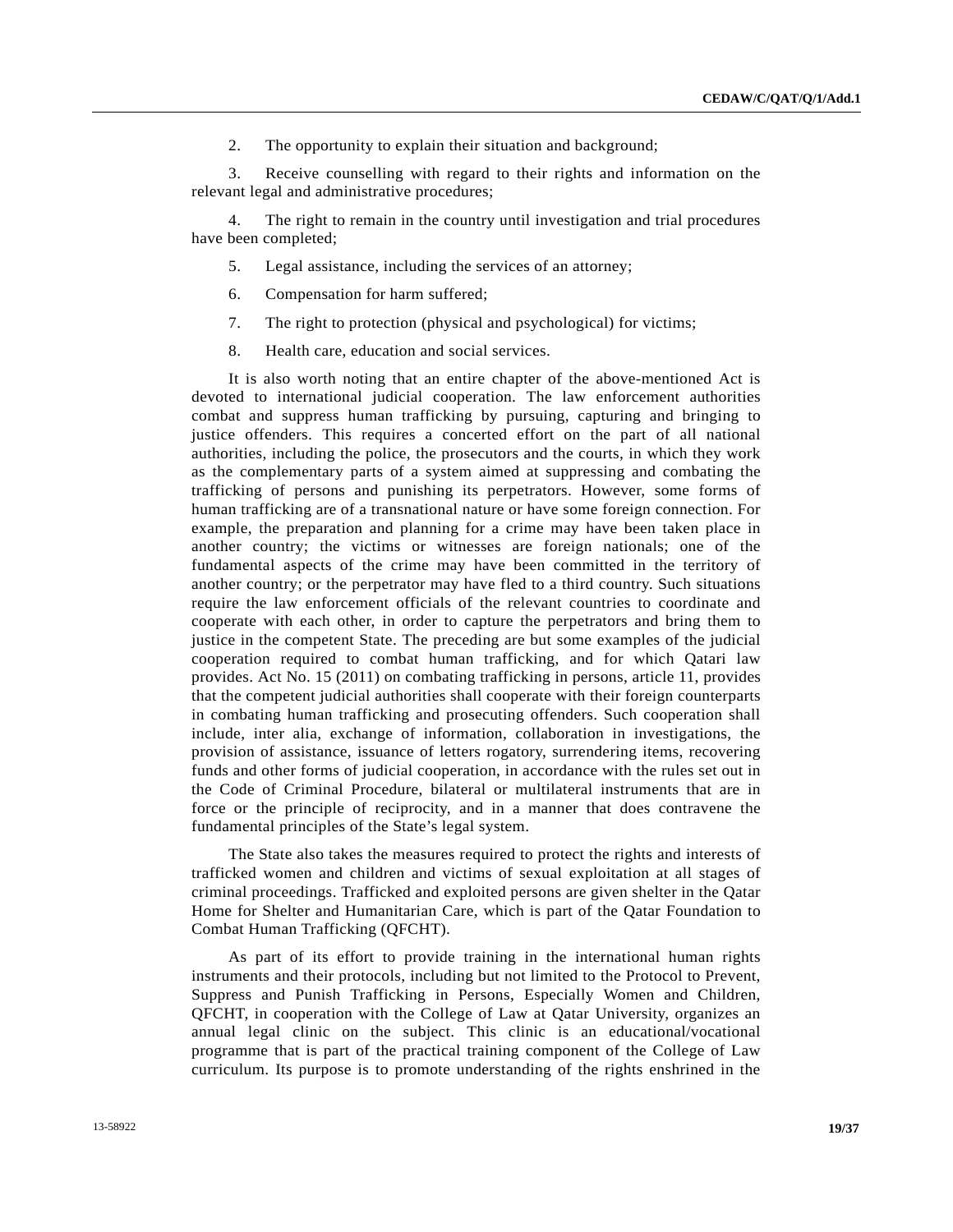Constitution of Qatar, which guarantees the right of every person to defend himself/herself and the right of human trafficking victims to receive assistance. It is also an expression of the social responsibility of the law students and QFCHT. The legal clinic is held in the spring and autumn semesters and comprises 120 hours of training over 10 weeks. It also includes a series of introductory lectures regarding the act on combating trafficking in persons, a series of exercises in the skills needed to support victims of human trafficking, visits to the competent authorities and some training workshops, the most important of which involves the preparation of a draft law on the regulation of domestic service and a model contract for domestic workers. The students also work with counsellors and experts of QFCHT to provide legal assistance to victims of human trafficking.

 Another noteworthy effort in this area is the national communication network to combat human trafficking, in general, and of women and children, in particular. The first national alliance to combat human trafficking in Qatar was established by Government agencies, civil society organizations and the private sector. The aim of this alliance is to promote coordination among all the relevant entities in the country, exchange information on victims of human trafficking, organize awareness-raising campaigns and provide support to victims.

 QFCHT followed up on those efforts by, inter alia, developing preventive programmes aimed at protecting children and women from all the forms of exploitation specified in the Optional Protocol to the Convention on the Rights of the Child on the sale of children, child prostitution and child pornography. These programmes were developed in the framework of the 2010-2015 national action plan to combat human trafficking and included, inter alia:

- The development of a guide on identifying victims of human trafficking and providing them with assistance and protection. This guide is significant because it specifies the steps that must be followed by those who work with human trafficking victims, including law enforcement officials, health-care workers, counsellors and social workers.
- The holding of a workshop on electronic human trafficking crimes. The aim of this workshop, which was organized in cooperation with relevant international agencies, including the International Criminal Police Organization (INTERPOL), was to raise awareness of the use of the Internet in human trafficking crimes, review best international practices in combating electronic human trafficking crimes, and improve participants' ability to detect Internet crime and make use of the latest technology. Working in cooperation and coordination with the Supreme Council for Education, QFCHT succeeded in introducing into the year-end examination for secondary school students a question on human trafficking that required students to write an essay on the subject. This examination was administered to 5,408 male and female students, of whom 2,163, or 40 per cent, answered the question correctly. The purpose of this exercise was to raise awareness of human trafficking and its grave consequences for society.

 QFCHT constantly strives to achieve its aims and administer its rehabilitation programmes for victims of human trafficking. Following are some of the rehabilitation activities that it has carried out: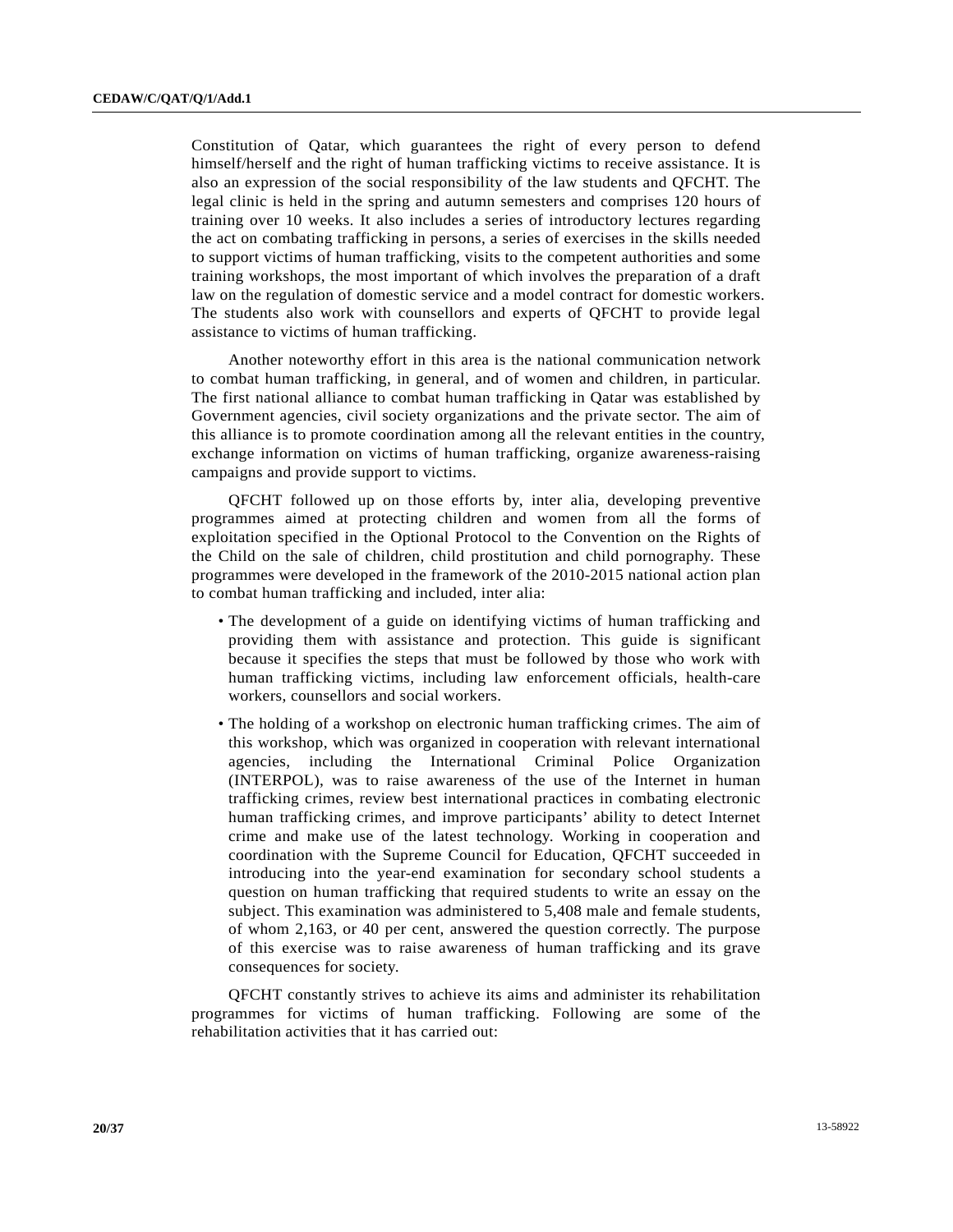- Providing shelter to victims of human trafficking in the Qatar Home for Shelter and Humanitarian Care, which is operated by QFCHT
- Providing medical, psychological, educational and legal support and shelter, as well as heath-care, to victims, with a view to ensuring their recovery and reintegration in society
- Providing training to social workers and psychologists who work with victims by holding courses on methods of dealing with child victims
- QFCHT has taken appropriate measures to protect the rights and interests of victims of human trafficking and sexual exploitation at every stage of the prosecution of offenders and has provided victims with attorneys so that they can sue for compensation

 In order to foster international cooperation against human trafficking, the Government of Qatar is committed to covering all costs of the Arab Initiative for Building National Capacities to Combat Human Trafficking in the Arab Countries, in the amount of \$6 million. The Initiative is being implemented by QFCHT, a civil society institution, in partnership with the United Nations Office on Drugs and Crime and the League of Arab States. Its objectives are to build the capacities of senior staff involved in all aspects of combating human trafficking across the Arab region; to identify the victims, address their situation and repatriate or rehabilitate them; to provide them with appropriate protection, care and support; and, when investigating and interacting with the victims, to remain sensitive to gender and the special needs of vulnerable groups, including women and children. The Initiative is aimed at the following categories:

- Officials and senior staff at ministries of justice, labour, the interior, foreign affairs, social affairs, local affairs, trade, health and information
- Lawmakers and officials responsible for enforcing the penal code and combating human trafficking, including judges, prosecutors and their staff
- Senior officials of the Ministry of Internal Affairs, the police, the security services, immigration, border crossings and customs
- Senior officials responsible for labour and licensing at the ministries of labour, local authorities, trade and the economy
- Civil society leaders of unions, guilds and professional, charitable and humanitarian associations, chambers of commerce and industry, major privatesector companies, and companies and offices that recruit and employ migrant labour
- Managers of social and humanitarian service centres and shelters, particularly for victims of human trafficking
- Audiovisual and print media directors

# **VIII. Participation in political and public life and decision-making**

**The report provides information on provisions made in the "Qatar National Vision 2030" document, for women's capacity-building and the promotion of women's participation in economic and political life, particularly**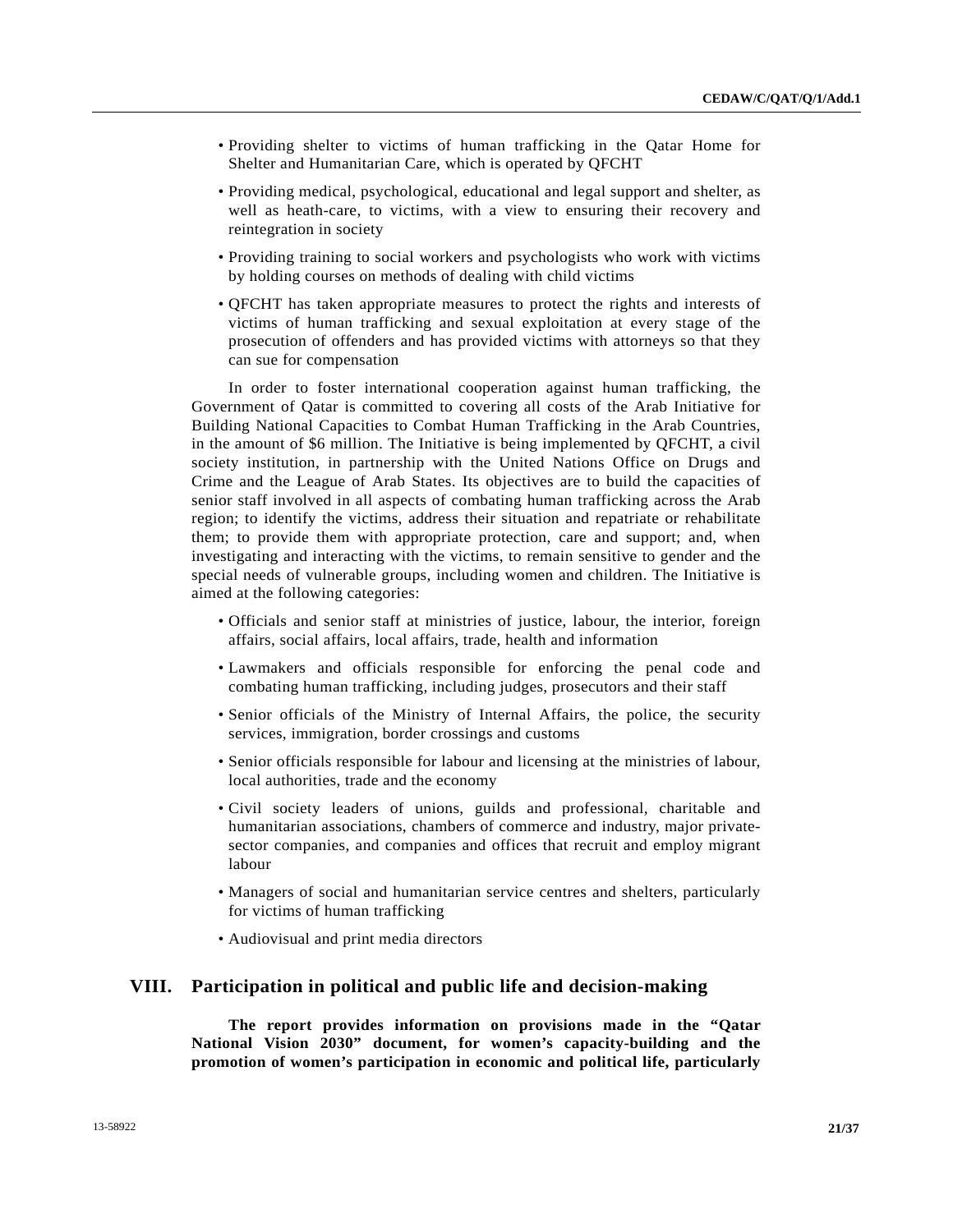**in decision-making (para. 133). The report also indicates that at the time of reporting, a general development strategy was being formulated for the period 2011-2016. In the light of the fact that there are no women in the State party's legislature, please provide information on concrete measures taken and/or envisaged by the State party to ensure women's political representation in that body, including through quotas. Please also provide information on the number of women in the judiciary, as well as on concrete measures to promote women in the judiciary and in senior positions in the Foreign Service, including as ambassadors and heads of missions abroad.** 

## **16. Measures taken to ensure women's political representation and information on the number of women in the State party's legislature**

 The Qatar National Development Strategy 2011-2016 is the mechanism that systematically translates the Qatar National Vision 2030 into facts on the ground. It identifies programmes and projects to ensure a sustainable and prosperous future for the State of Qatar. Its 14 sector strategies include a strategy for family cohesion and the empowerment of women for 2011-2016. This strategy is aimed at protecting a strong family that enjoys support and social protection, in which women have a strong role in all aspects of life, including participation in economic and social decision-making. The sector strategy identifies eight development outcomes. One of these consists of increasing the empowerment of women by realizing two targets, namely increasing the number of women in leadership positions and establishing a civil society organization to promote women's issues.

 The national strategies and plans include targets to promote the provision of services to women in the context of their participation in public life and decision making. The sector strategy on family cohesion and the empowerment of women for 2011-2016 includes the target of promoting women's participation in decisionmaking and empowering women to assume leadership positions. Its executive plan includes a range of projects and programmes for implementation by governmental and non-governmental actors in the country, including the following:

- A project to build the capacity of women to participate in local and parliamentary elections
- A project to increase the proportion of women in leadership positions
- A project to promote the participation of women in civil society institutions

#### **17. Participation in political and public life**

 Over the last few years, it has become clear that there is political will to empower Qatari women and promote their voice in Government. As a result, several women have been appointed to decision-making roles. The first female Minister of Education and Higher Education served from 2003 to 2009, and the first female Minister of Health from 2008 to 2009. The following posts are currently held by women: Minister of Information and Communication Technology; Chair of the Supreme Council for Family Affairs; Chair of the Board of Trustees of the Qatar Museums Authority; Vice-Chair of the Supreme Health Council; Vice-Chair of the Supreme Council for Education; President of Qatar University; and the Chair of the Qatar Foundation for Education, Science and Community Development. Numerous women participate on the boards of supreme councils, foundations and Government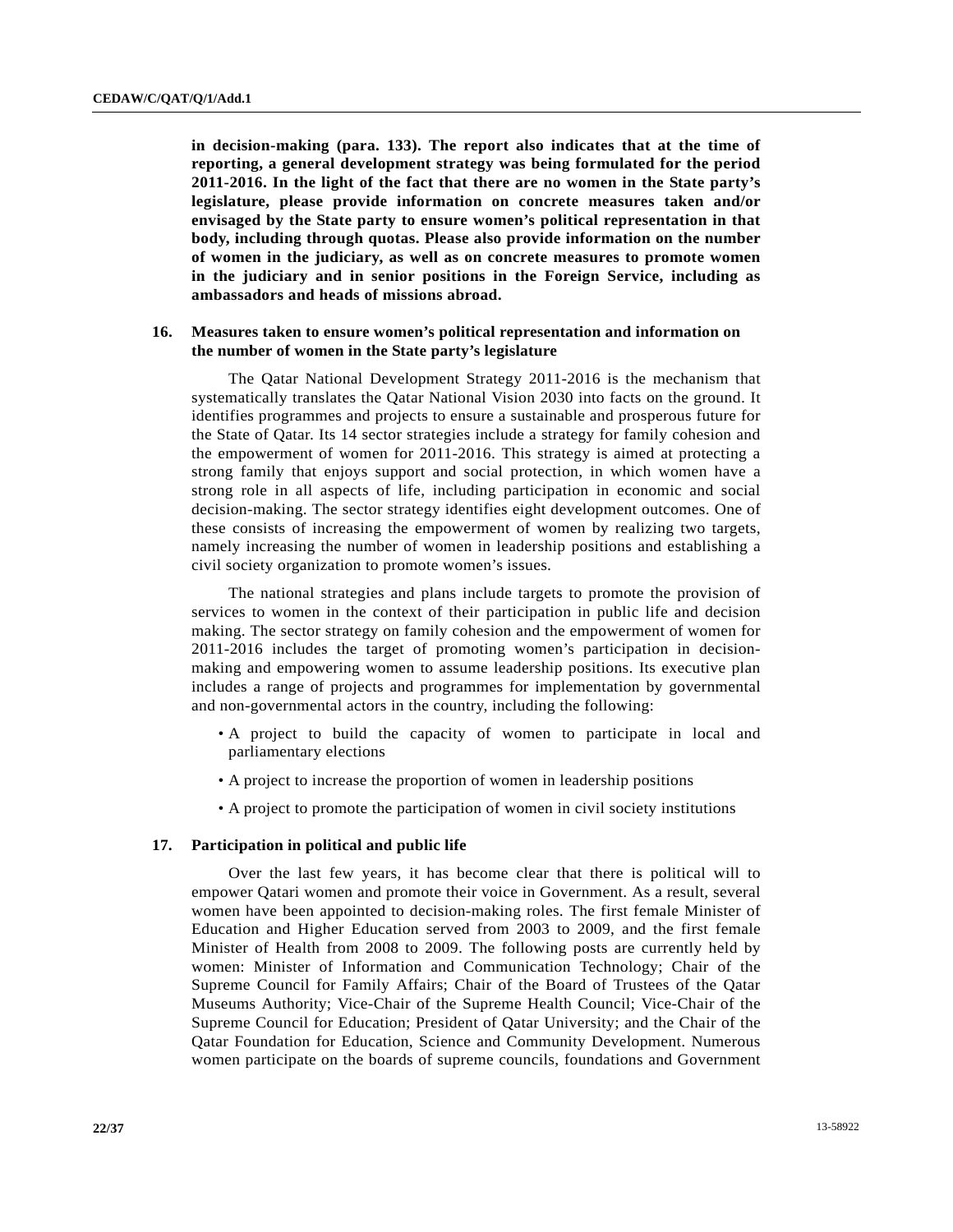bodies and are members of the standing committees that formulate policies and strategies, such as the Standing Committee for Population Affairs, as well as of the temporary committees that draft legislation.

 Qatari women have held diplomatic posts in the Ministry of Foreign Affairs. In early 2010, a woman was appointed to the rank of ambassador for the first time. In 2011, a woman was appointed Permanent Representative of Qatar in Geneva. In 2013, a female ambassador to Croatia was appointed. Women hold other diplomatic posts in delegations abroad, an are members of numerous international organizations, particularly in the area of human rights and social development, including the following roles:

- United Nations Special Rapporteur on Disability (formerly)
- Special Envoy of the League of Arab States for Humanitarian Relief
- Member of the Committee on the Rights of the Child (formerly)
- Member of the international Committee on the Rights of Persons with Disabilities (formerly)
- Member of the United Nations Committee on the Elimination of Discrimination against Women
- As of 2011, women accounted for some 13.7 per cent of Qatari lawyers. That proportion is encouraging; the first woman to join the profession did so only in 2000. In 2010, women entered the judiciary and public prosecutor's office, and they play a visible role in several departments of the Ministry of the Interior, including the Department of Traffic and Patrols and the Department of Passports.

|   | uisaggregateu by sex |          |       |         |       |         |       |  |  |
|---|----------------------|----------|-------|---------|-------|---------|-------|--|--|
|   |                      | 2009     |       |         | 2010  |         | 2011  |  |  |
|   | Profession           | Females  | Males | Females | Males | Females | Males |  |  |
| 1 | Prosecutors          | 2        | 62    | 3       | 96    |         | 78    |  |  |
| 2 | Judges               | $\Omega$ | 97    | 2       | 103   | 2       | 200   |  |  |
| 3 | Lawyers              | 41       | 84    | 18      | 99    | 71      | 701   |  |  |

 **Qataris working as prosecutors, judges, judges' assistants and lawyers,** 

#### **disaggregated by sex**

## **IX. Nationality**

Table 3

**The State party entered a reservation to article 9, paragraph 2, which prevents Qatari women married to foreign husbands from transmitting their nationality to their husband and children. Please provide information on the number of stateless persons/children as a result of the implementation of Nationality Act No. 38 of 2005, as well as information on measures taken to withdraw the reservation to article 9, paragraph 2, of the Convention, in order to provide women equal rights with men with regard to nationality. Please provide updated data, disaggregated by sex, and information on the number of applications for Qatari nationality and the number of foreign spouses granted**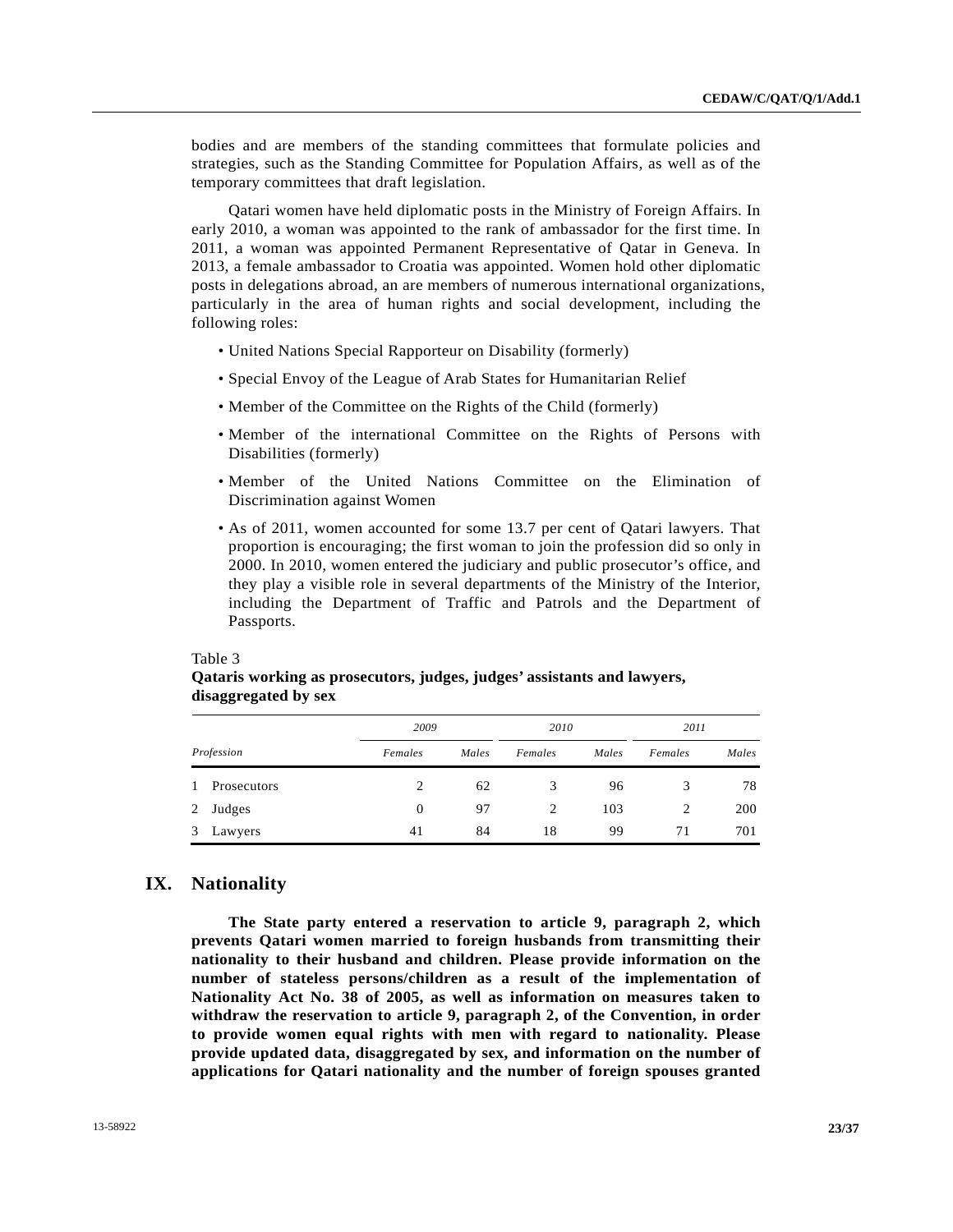**Qatari nationality since 2007. Please also provide information on whether the State party is working in collaboration with countries with similar social, cultural and legal systems that have succeeded in amending their legislation with regard to nationality in line with the Convention.** 

## **18. The number of stateless persons/children as a result of the implementation of Nationality Act No. 38 of 2005**

 The State has been working to ensure harmony between international instruments and national legislation. In coordination with the competent parties in the country, the Supreme Council for Family Affairs has reviewed the legislation regarding the rights of Qatari women married to non-Qatari men. It is examining the possibility of amending the legislation for the benefit of those categories. Act No. 38 of 2005 on Qatari nationality grants priority for naturalization to persons whose mother was Qatari. That provision exists in order to ensure that men and women are equal in handing their nationality down to their children. Owing to humanitarian considerations, the final paragraph of article 2 of the Nationality Act provides that persons born in Qatar of unknown parentage have Qatari nationality and have the same status as a naturalized citizen. It also states that foundlings are deemed to have been born in Qatar, unless there is evidence to the contrary (see also document [CRC/C/QAT/2](http://undocs.org/CRC/C/QAT/2) of 16 December 2008, paragraph 86).

 The law also guarantees the rights of children born out of wedlock. In accordance with the Nationality Act, the State gives a name to children of unknown parentage and provides them with a birth certificate and a Qatari children's passport. In coordination with the Ministry of the Interior, the Family Court and the Supreme Health Council, QFCHT produces identity documents for children born out of wedlock. Such children are sheltered with their mothers at the Qatar Home for Shelter and Humanitarian Care, which is managed by QFCHT. That process is regulated by Act No. 2007 on births, amending Act No. 5 of 1982 on births and deaths.

 As regards measures taken concerning women's rights with regard to nationality, the Supreme Council on Family Affairs, as the entity responsible for family affairs in Qatar, has coordinated with NHRC to submit joint recommendations to the secretariat of the Council of Ministers in order to promote the rights of the children of Qatari women married to non-Qatari men. The recommendations are being examined with a view to completing the established legislative measures.

# **X. Education**

**The report acknowledges that there are still no technical or vocational schools for women in the State party (para. 238). The report also indicates that the overwhelming majority of women graduates obtain degrees in literature and the humanities (para. 231). Please provide information on measures taken to provide technical and vocational training for women. Please also provide information on measures taken to encourage women to take non-traditional subjects. In addition, please provide information on plans to revise the school curricula to eliminate references that maintain or reinforce gender stereotypes, and indicate whether the State party intends to provide training to teachers to sensitize and raise awareness on the negative impact of stereotypes and ways in which it hinders the full enjoyment by women and girls of their human rights.**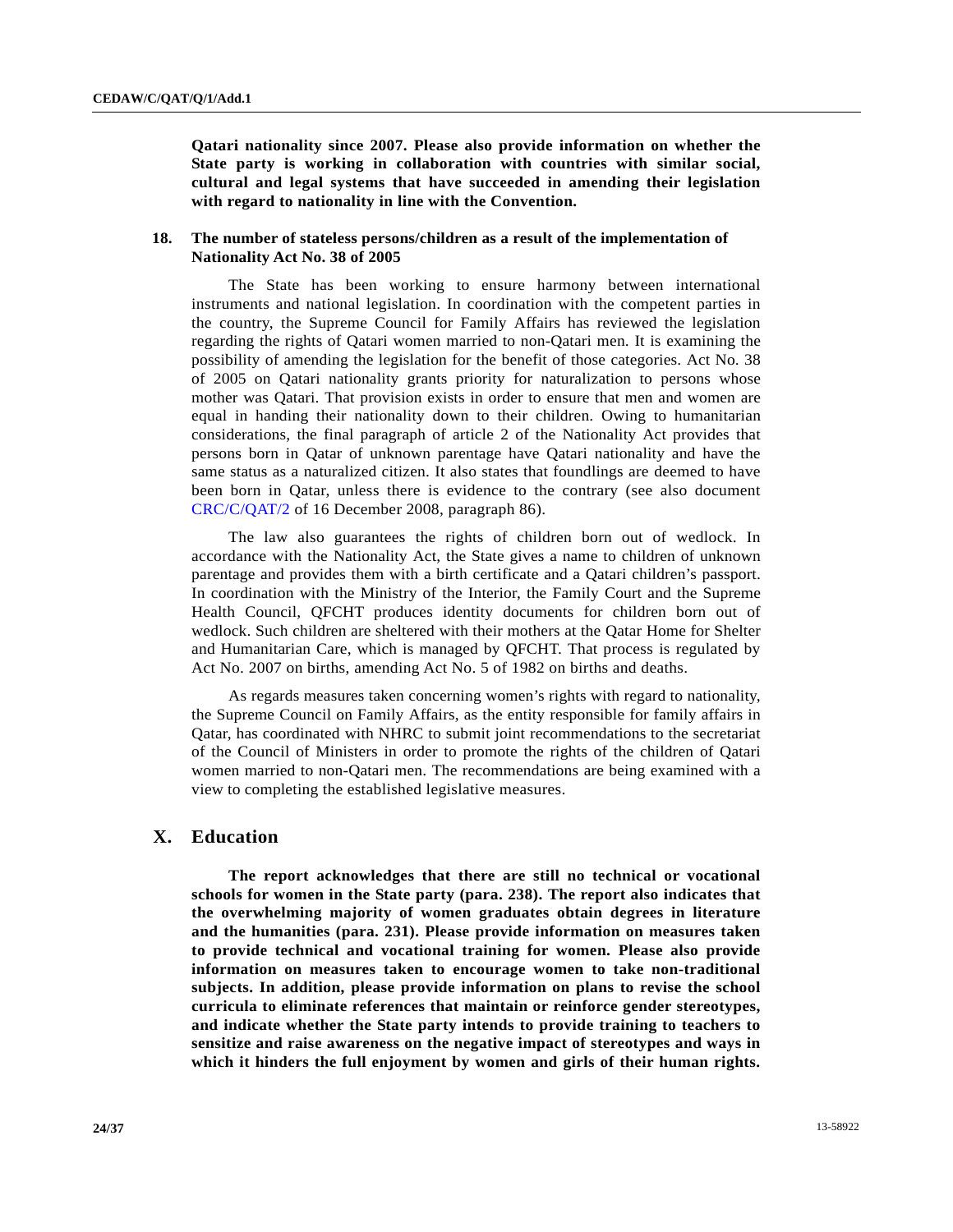**The report is silent on the access of immigrant women and girls to education at all levels. Please provide information and data on their access to education at the primary, secondary and tertiary levels.** 

## **19. Measures taken to provide technical and vocational training for women and to encourage women to take non-traditional subjects**

 Act No. 8 (2009), promulgating the Human Resources Administration Act, provides for all graduates at all education levels to receive training and development. Chapter V, articles 53 to 61, of that Act stipulate the following:

#### Article 53:

 Government authorities shall develop their human resources by providing staff with appropriate training and development opportunities, in order to strengthen their capacities and enable them to acquire new skills that will enhance their ability to carry out their duties and shoulder greater responsibilities.

### Article 54:

 Training needs are identified on the basis of the country's general strategic plan, Government objectives, performance reports, and after taking into account the views of staff and their managers.

### Article 55:

 The department, in collaboration with the competent authorities, shall analyze a Government agency's training needs by identifying the capacities, abilities, skill levels and knowledge that staff members require in order to enhance their performance and achieve the agency's objectives.

### Article 56:

 The department shall draw up an annual training and development plan after having performed an analysis of training needs. The plan shall set forth:

1. Training and development priorities;

2. Training and development methods;

3. An annual schedule of each training and development method;

 4. Information on the authorities providing training and development programmes;

5. The budget required for execution of the training and development plan;

 The department shall submit the annual plan to the administration for adoption by the end of December each year.

## Article 57:

 The department shall implement the annual training and development plan after the adoption it's the budget. In coordination with the competent authorities, the department may amend the plan in the light of work requirements, provided that this does result in additional budgetary implications.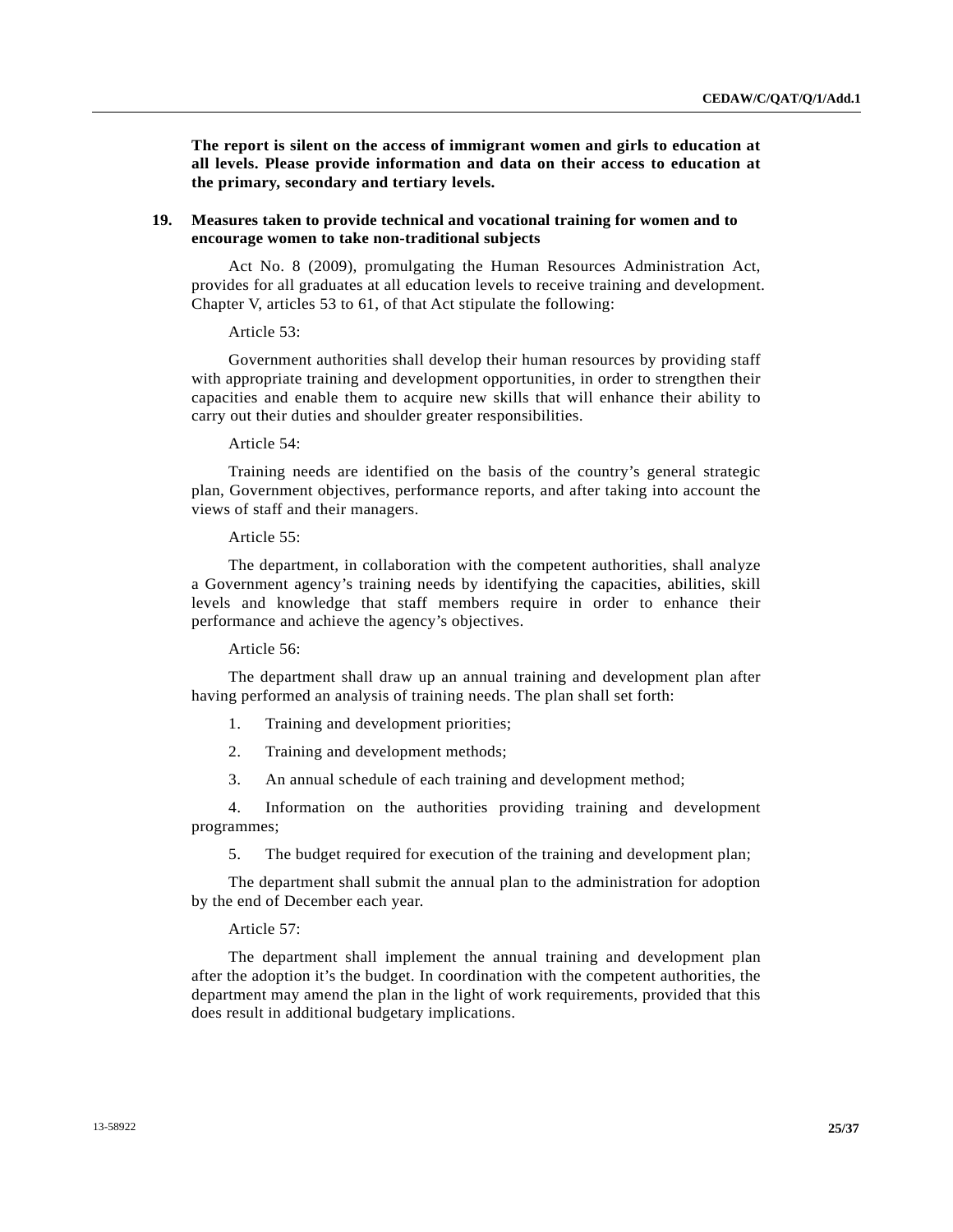### Article 58:

 Training shall take place at training institutions located in the country. Training may take place at reputable expert institutions abroad when professional requirements necessitate this or when training courses are not available within the country.

#### Article 59:

 Time spent in training shall be considered time at work. Staff members in training shall be entitled to all benefits to which they are entitled through their employment. Failure to attend training shall be considered a dereliction of professional duty.

#### Article 60:

 Staff sent abroad for training for a period of one month or less shall be entitled to an allowance based their professional grade or salary that is equivalent to that allowance. When training courses are longer than one month, staff shall be entitled to half the established allowance for the additional period.

#### Article 61:

 Government agencies may train Qataris who have recently graduated from educational institution at various levels to fill some of the vacancies that arise in those agencies. Such training shall take place in accordance with the rules, regulations and requirements set forth in a decision of the Council of Ministers and may be conducted within the country or abroad.

 The State has endeavoured to foster opportunities for young women and encourages them to study non-traditional subjects and choose courses at various levels in a range of academic subjects, in accordance with their preferences. Women can study abroad or they may choose to study a range of subjects at Qatar University, the College of the North Atlantic, the Dutch Stenden University, where they study tourism and hospitality management, or at universities in Qatar's Education City, where several highly respected universities are located.

 At the secondary school level, independent schools offer a range of educational programmes. Male and female students are thus able to choose the study programme that is most appropriate for them and most compatible with their interests. Schools also offer students a range of optional subjects.

 The Education and Training Sector Strategy 2011-2016, formulated by the Supreme Council for Education, sets forth several objectives related to strengthening vocational education and training. These include improving vocational and academic guidance on skills that will be required in future work environments. All students at school receive vocational training, irrespective of whether they are enrolled at technical schools. Qatar's national curriculums now include mandatory vocational and technical components and school textbooks provide examples of different professional working environments. Students also take part in field visits and in-school training sessions and attend classroom presentations.

 The Education and Training Sector Strategy also provides for training and continuing education programmes and activities to meet the needs of Qatari society, and establishes a regulatory framework designed to ensure that training and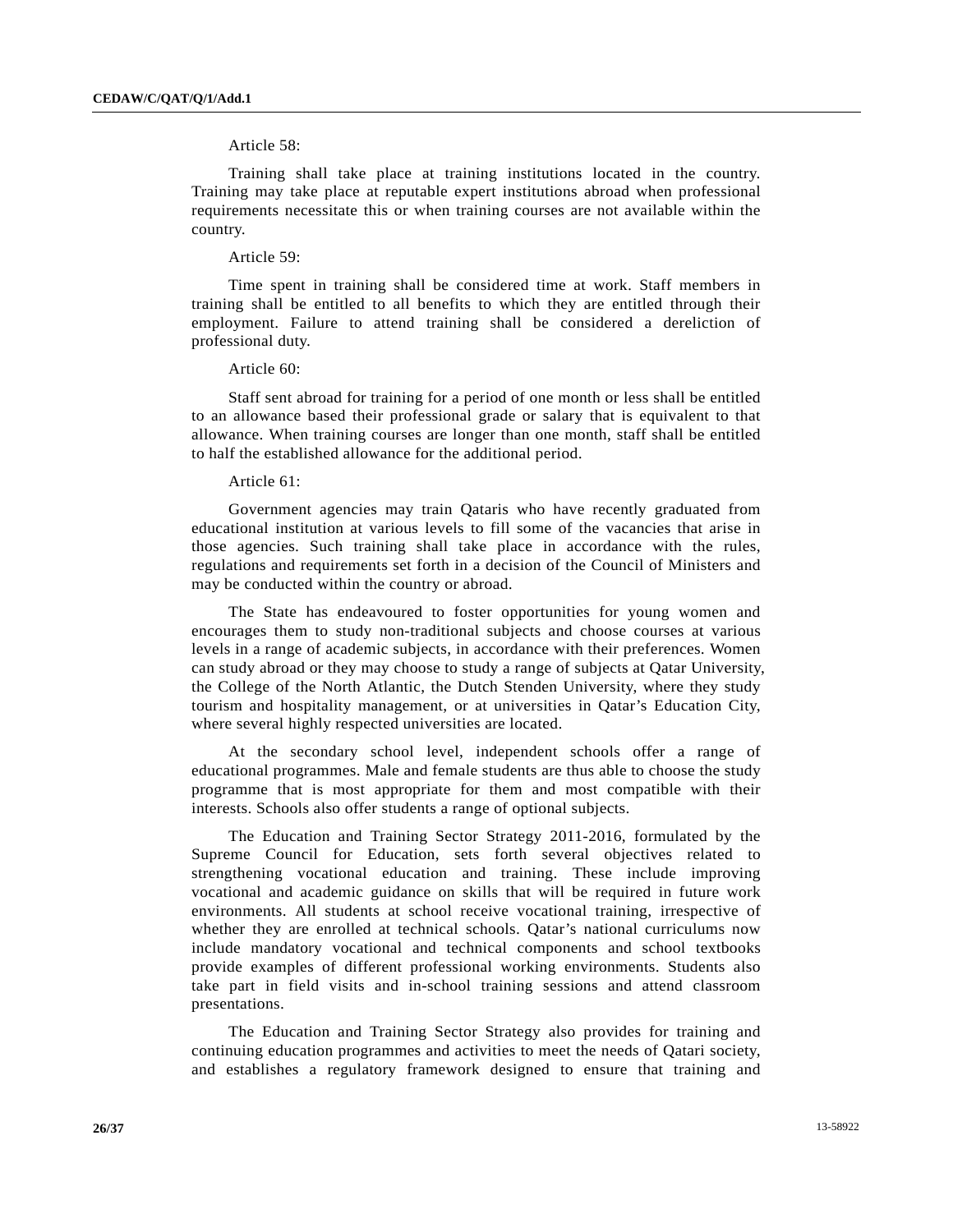continuing education address labour market needs. Examples of coeducational vocational training institutions include the Qatar Petroleum's Corporate Training Centre, the Hamad International Training Centre, which provides training in the field of medicine, and Michael DeBakey High School for Health Professions.

 Furthermore, to be eligible for graduation, students are required to do approximately 25 hours of accredited voluntary work. This provides an excellent opportunity for students to receive training and gain first-hand experience of various work environments.

#### **20. Plans to revise the school curriculums**

 Qatari curriculums are based on national standards and are drawn up for each school subject in accordance with international norms. These curriculums address various human rights principles, including the equality of the sexes and nondiscrimination. Student textbooks are, moreover, designed by publishing houses with global expertise and are carefully reviewed to ensure that they promote human rights principles, particularly equality of the sexes and non-discrimination, and reflect Qatari culture and Islamic values.

## **21. Numbers of Qatari and non-Qatari nationals studying at the various levels of education**

Table 4

|                   |              |               | Nationality |            |         |
|-------------------|--------------|---------------|-------------|------------|---------|
|                   |              | <i>Oatari</i> |             | Non-Qatari |         |
| Educational level |              | Males         | Females     | Males      | Females |
| $\mathbf{1}$      | Preschool    | 2 5 2 7       | 3 0 6 1     | 227        | 216     |
| 2                 | Elementary   | 12 196        | 13 647      | 8 2 3 8    | 8 7 4 2 |
| 3                 | Preparatory  | 6 5 9 1       | 7 1 5 6     | 4 0 0 0    | 4 1 6 7 |
| 4                 | Secondary    | 7 1 7 7       | 7412        | 4 2 6 5    | 4 3 8 3 |
| 5                 | <b>Total</b> | 28 491        | 31 276      | 16 730     | 17 508  |

 **Numbers of students at independent schools, disaggregated by sex and nationality, 2011/12 academic year** 

*Source*: Qatar Annual Education Statistics 2011-2012.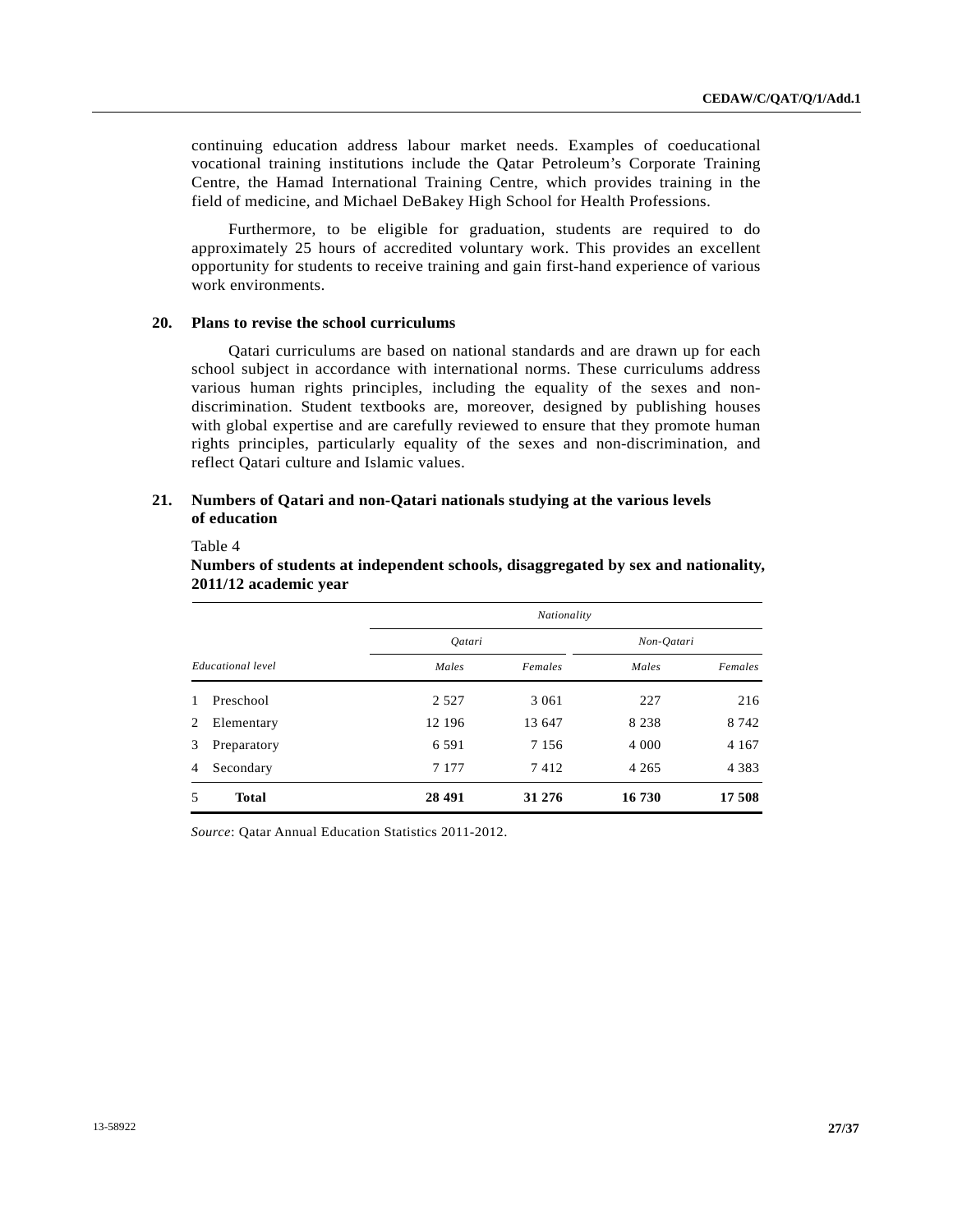Table 5

|                        |              |               | Nationality |            |         |  |
|------------------------|--------------|---------------|-------------|------------|---------|--|
|                        |              | <i>Oatari</i> |             | Non-Oatari |         |  |
| <b>Education</b> level |              | Males         | Females     | Males      | Females |  |
| 1                      | Preschool    | 3 1 3 2       | 2408        | 9692       | 8977    |  |
| 2                      | Elementary   | 6 0 4 5       | 4 0 0 7     | 25 29 5    | 23 254  |  |
| 3                      | Preparatory  | 1 5 2 1       | 1 0 0 3     | 8 3 9 0    | 7612    |  |
| 4                      | Secondary    | 1 1 1 4       | 705         | 6 1 0 9    | 5 2 3 6 |  |
| 5                      | <b>Total</b> | 11 812        | 8 1 2 3     | 49 4 8 6   | 45 079  |  |

# **Numbers of students at private schools, disaggregated by sex and nationality, 2011/12 academic year**

*Source*: Qatar Annual Education Statistics 2011-2012.

# **XI. Employment**

**The report indicates that at the time of reporting, the draft of a bill on domestic workers and persons in related occupations was being finalized and reviewed by a committee made up of representatives of several ministries and Government bodies (para. 305). Please provide updated information on the current status of the draft bill. Please also provide information on measures taken by the State party to improve the protection of migrant workers under the sponsorship system and to establish more effective complaints and dispute settlement mechanisms. In addition, please provide updated information on measures taken or envisaged by the State party to ensure flexibility for migrant workers in terms of changing their sponsor, and provide data on the number of migrant workers, including domestic workers, who have successfully applied for a change of workplace.** 

**The report indicates that there are restrictions on the hours women are allowed to work, as well as a prohibition on their doing hazardous work (paras. 279 and 280). Please provide information on measures taken to address discriminatory practices in employment in order to improve women's participation in the labour market. Please also provide information on the obstacles preventing women from reaching leadership positions, as well as on measures taken to address the concentration of women in certain occupations and training courses.** 

# **22. Measures taken by the State party to improve the protection of migrant workers under the sponsorship system and to establish more effective complaints and dispute settlement mechanisms**

 Qatar has striven to promote and protect human rights, particularly for women. Act No. 4 (2009) concerning the regulation of the entry, exit, residence and sponsorship of migrant workers establishes rules and mechanisms to that end, thereby strengthening national security and stability. This Act sets forth the obligations of the sponsor and the sponsored person and the action to be taken if one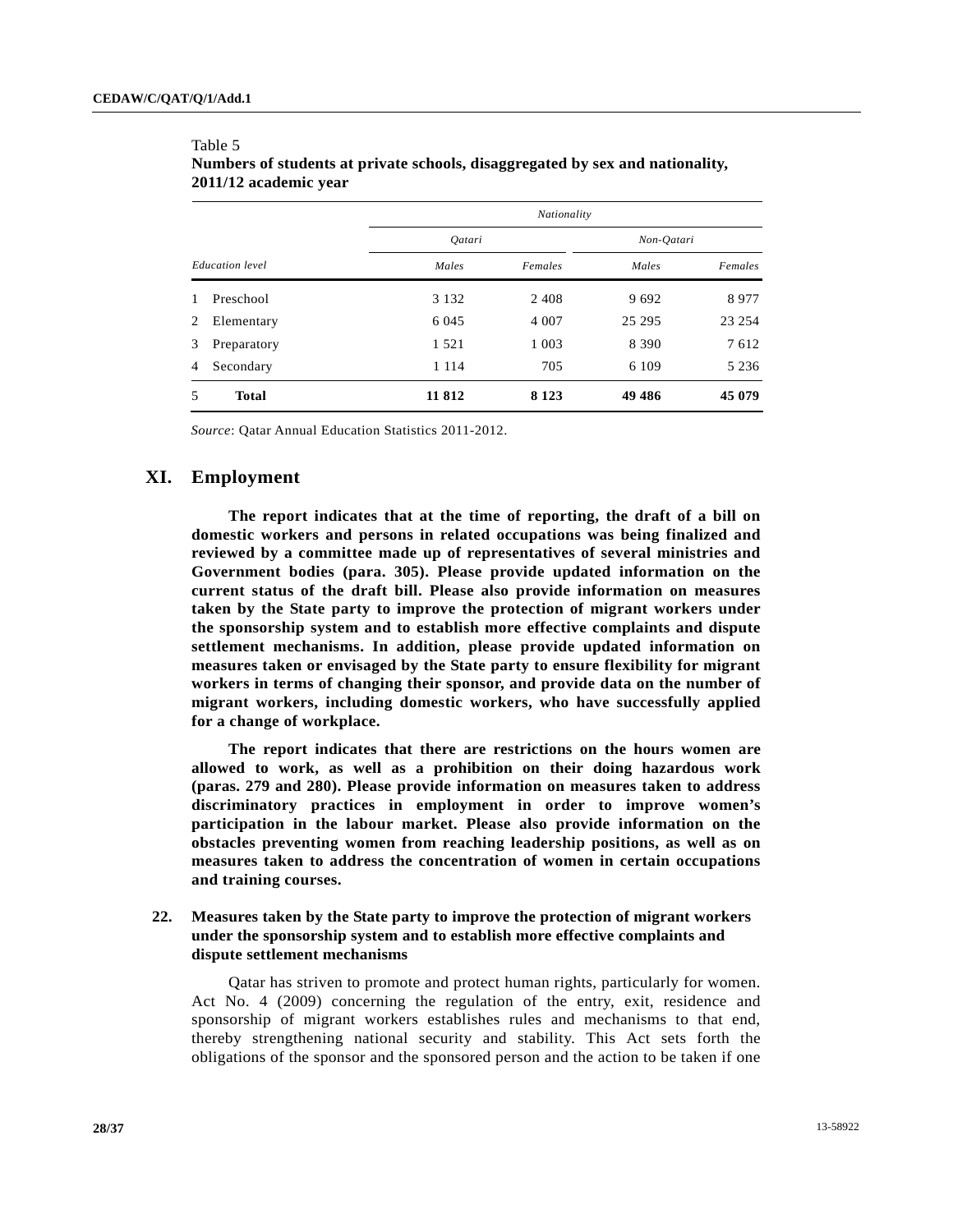of the parties fails to fulfil their obligations, in order to ensure a balanced, more civilized and more respectful relationship between the two parties. Article 16 of that Act provides that residence permits may be granted to the wife of a resident, his male children who are no older than twenty-five years and have not completed their education and his unmarried daughters. The resident's parents may be granted residence permits at the discretion of the Minister or his appointed deputy, if they believe that there are grounds to do so. Such permits shall granted in accordance with conditions regulating the issuance of residence permits and subject to the provisions of the two preceding paragraphs.

 Act No. 4 also sets forth a number of benefits and protections, the most significant of which are:

- The transfer of a migrant worker's sponsorship: article 12 provides that a worker's sponsorship may be transferred on a temporary basis should legal action be pending between the sponsoring employer and sponsored migrant worker, and on a permanent basis should abuse by the sponsor be proven.
- The protection of migrant workers from human trafficking: the Act strictly prohibits the transfer of an entry permit to another person or for a third party to trade such a permit, regardless of whether that is done for consideration. Under article 51, that offence carries a penalty of up to three years imprisonment and/or a fine of up to 50,000 riyals. Penalties are increased for subsequent offences
- Preventing the exploitation of sponsored persons: passports or travel documents are required in order to conduct various legal procedures and transactions and when accessing public services. To protect sponsored persons from being exploited or subjected to arbitrary actions, sponsors are obliged, pursuant to part III, article 9 of the Act, to return a sponsored person's passport or travel document once residence formalities have been completed or after an application has been made for a residence permit to be renewed. To ensure that sponsors comply with the law, article 52 of the Act provides that a fine of up to 10,000 riyals may be imposed for any violations in that regard.
- Article 22 empowers the competent authority at the Ministry of the Interior to transfer the sponsorship of a sponsored person covered by the Labour Act to another employer provided that this is agreed in writing by the new and former employers and approval is obtained from the competent authority at the Ministry of Labour and Social Affairs

 With regard to efforts to establish more effective complaints and dispute settlement mechanisms, the Human Rights Department of the Ministry of the Interior works to address such complaints and petitions and its work constitutes the clearest example of the Ministry's efforts to protect migrant workers. Most complaints regard work disputes between sponsoring employers and sponsored migrant workers, including in connection with requests for temporary or permanent sponsorship transfers and requests for exit permits. To promote justice and non-discrimination between sponsoring citizens and sponsored residents and to uphold the dignity of all, the Department addresses cases using a simple mechanism and bases its decisions on the Labour Act, the Act regulating the entry, exit, stay and sponsorship of migrant workers, other relevant legislation and employment contracts. To ensure that it is providing high-quality services in this area, the Department is carrying out an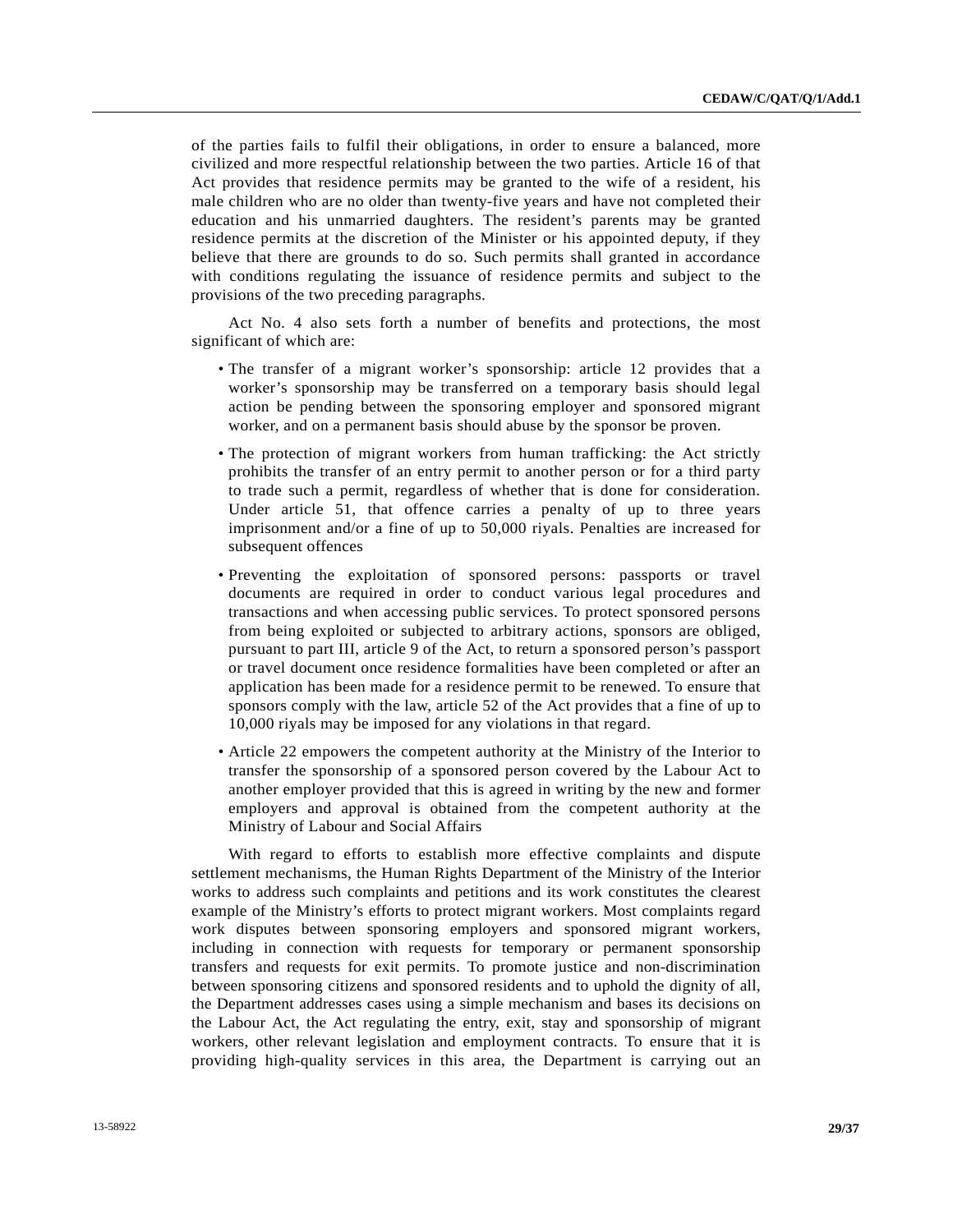opinion survey to ascertain how satisfied migrant workers are with the services it provides and will use the results of that survey to improve its performance and reform its working methods. The Department is also publishing informational booklets to raise awareness among stakeholders on how to submit work-related complaints and petitions.

 **23. Updated information on measures taken or envisaged by the State party to ensure flexibility for migrant workers in terms of changing their sponsor, and provide data on the number of migrant workers, including domestic workers, who have successfully applied for a change of workplace** 

 Qatar is continuing its efforts to protect and strengthen the rights of migrant workers. With a view to improving the sponsorship system, a committee has been established to review certain provisions of the Act regulating the entry, exit, stay and sponsorship of migrant workers, and related operational procedures, including the transfer of sponsorship, changing the place of employment and the granting of exit permits.

 To that end, the Qatari Ministry of Labour and Social Affairs has taken various legal and procedural measures, including:

- Initiating a project to improve the employment conditions for migrant workers and retain staff. Another project aims to enhance labour market legislation and institutional capacity-building, with a view to improving migrant workers' conditions
- Taking legal measures to compel employers to uphold the basic rights of migrant workers, in accordance with the Labour Act and relevant ministerial decisions
- Requiring employers to pay salaries of migrant workers in a timely manner and providing for administrative measures to be used against non-compliant companies, up to and including the automatic suspension of its business transactions
- Carrying out periodic and unannounced inspections of all companies that are subject to the provisions of the Labour Act and reviewing their records to ensure that workers have received all monies to which they are entitled
- Elaborating guidelines for inspections, in accordance with Amiri Decree No. 35 (2009), which provided for the establishment of a labour inspection department comprising a labour inspection division and an occupational health and safety division, and increasing the number of company inspections. A total of 46,624 unannounced visits took place in 2012 in response to complaints or to follow up on previous inspections
- Establishing a guidance and education team in 2012 to raise awareness among workers of their legally-sanctioned rights and duties, offer guidance regarding employment contracts and advise workers on how they should communicate with employers and the Ministry
- Enhancing the work of the Ministry by establishing three departments, namely the Department of Labour Relations, the Inspection and the Department of Employment, to protect the rights of workers by ensuring compliance with the Labour Act and the international labour standards established by the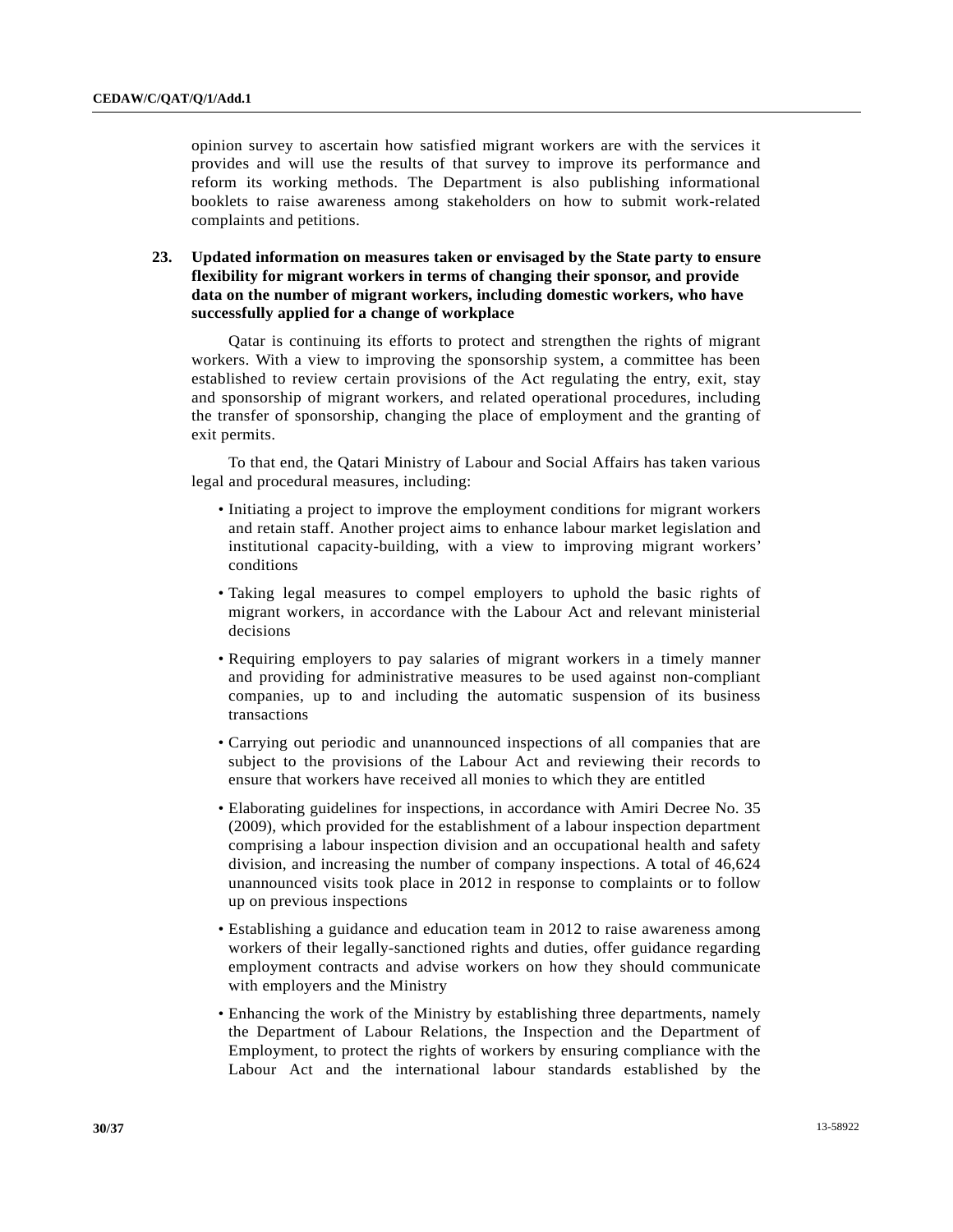International Labour Organization, on the basis of an integrated legislative framework to protect migrant workers from all forms of exploitation

- Setting up a hotline that migrant workers can call to make complaints and report their needs and problems
- Ensuring that the Labour Act contains provisions on the protection of workers from exploitation, in accordance with international human rights standards
- Establishing, in coordination with the Department of Labour Relations, an office of the Ministry of Labour and Social Affairs within courts to monitor case hearings, and to provide workers with rapid translations of all legal evidence submitted

 The Ministry has also taken a number of measures specifically to protect female domestic workers, including:

- Elaborating a draft law on domestic workers that is in line with relevant international standards. That draft law is currently being reviewed in preparation for its adoption
- Establishing a working group that includes staff from the Ministry of the Interior and the Ministry of Labour and Social Affairs to coordinate, on an ongoing basis, matters relevant to migrant workers, particularly those in domestic service, and to consider optimal ways to ensure that their rights are protected
- Certifying domestic workers' employment contracts with a view to guaranteeing the rights set forth therein. The Ministry of Labour endeavours to monitor recruitment agencies that hire domestic workers and carries out periodic and unannounced inspections to ensure that the recruited workers do not fall victim to any form of exploitation and that their rights are upheld. Those inspections have resulted in the closure of a number of non-compliant agencies.

## **24. Measures taken by the Ministry of Labour and Social Affairs to protect migrant workers and ensure that prompt action is taken to uphold their rights**

 1. Complaints submitted by workers against their employers are reviewed and an attempt is made to resolve them within one week. If an amicable settlement cannot be reached, the case in question is immediately referred to the competent court.

 2. Labour complaints and enquiries and responses thereto may be submitted online and by calling a hotline.

 For the convenience of workers, the Ministry has established an office within the labour division of the court with a view to:

1. Providing guidance and counselling to workers;

 2. Translating experts' reports for workers and translating court documents, including the dates set for hearings, and any other enquiries.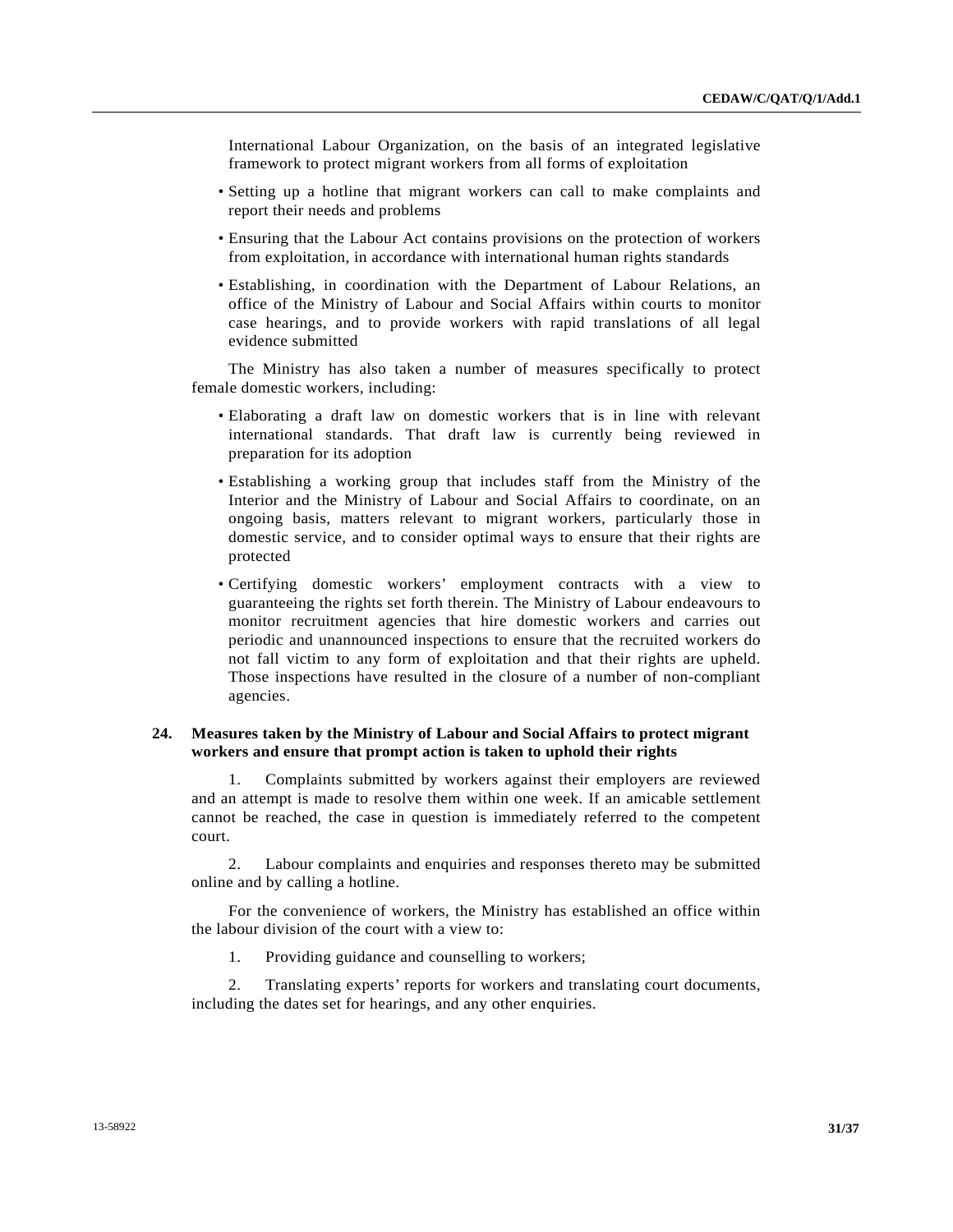# **25. Information on measures taken to address discriminatory practices in employment in order to improve women's participation in the labour market and on the obstacles preventing women from reaching leadership positions**

 Under Qatari law, no distinction is made between men and women in respect of employment. Neither Act No. 8 of 2009, promulgating the Human Resources Administration Act, nor Act No. 14 of 2004, as amended, promulgating the Labour Code, distinguish between men and women but rather provide for equality of opportunity for both sexes in respect of employment.

 The State provides for equality of opportunity in employment and equal pay for men and women. Qatar encourages women's participation in joint ventures with other companies and sectors, either as full partners or partial stakeholders, and no obstacles prevent women's employment or their entry into the labour force or prevent them from engaging in any type of business activity.

 As mentioned in section IX, paragraph 17, on participation in political and public life, there are no obstacles preventing women's appointment to leadership positions in Qatar.

#### **Women's participation in the Qatari labour force**

 Qatari women's participation in the labour force is a priority and key component of the country's policies to promote development. The Qatar Labour Force Survey reveals that women's participation in the Qatari labour force increased from under 30 per cent in 2001 to 35 per cent in 2011.

 Qatari women now work in the financial investment sector, and more than 50 per cent of those trading Qatari shares on the national stock exchange are women. Furthermore, it is now estimated that approximately 3,500 companies active in industrial investments, banking services, tourism and commerce are owned by Qatari businesswomen. This has altered Qatari women's traditional patterns of investment.

 Qatari women are now catching up with Qatari men in the private sector. The 2011 Labour Force Survey indicates that gender disparities are decreasing and that more than a third (37 per cent) of Qataris working in the private sector are women, up from less than a quarter (23 per cent) in 2010, according to the 2010 census.

## **XII. Health**

 **The report indicates that there are no official data on rates of contraceptive use in the State party, that knowledge of contraceptives may be limited and that the use of family planning methods (male condoms) is not more than 20 per cent (para. 336). Please provide information on measures taken by the State party to address low use of contraceptives, such as increasing their accessibility and availability and raising awareness among women and girls on modern contraceptive methods and family planning, as well as facilitating access to health services and reproductive health centres for women and girls, including women migrant workers.**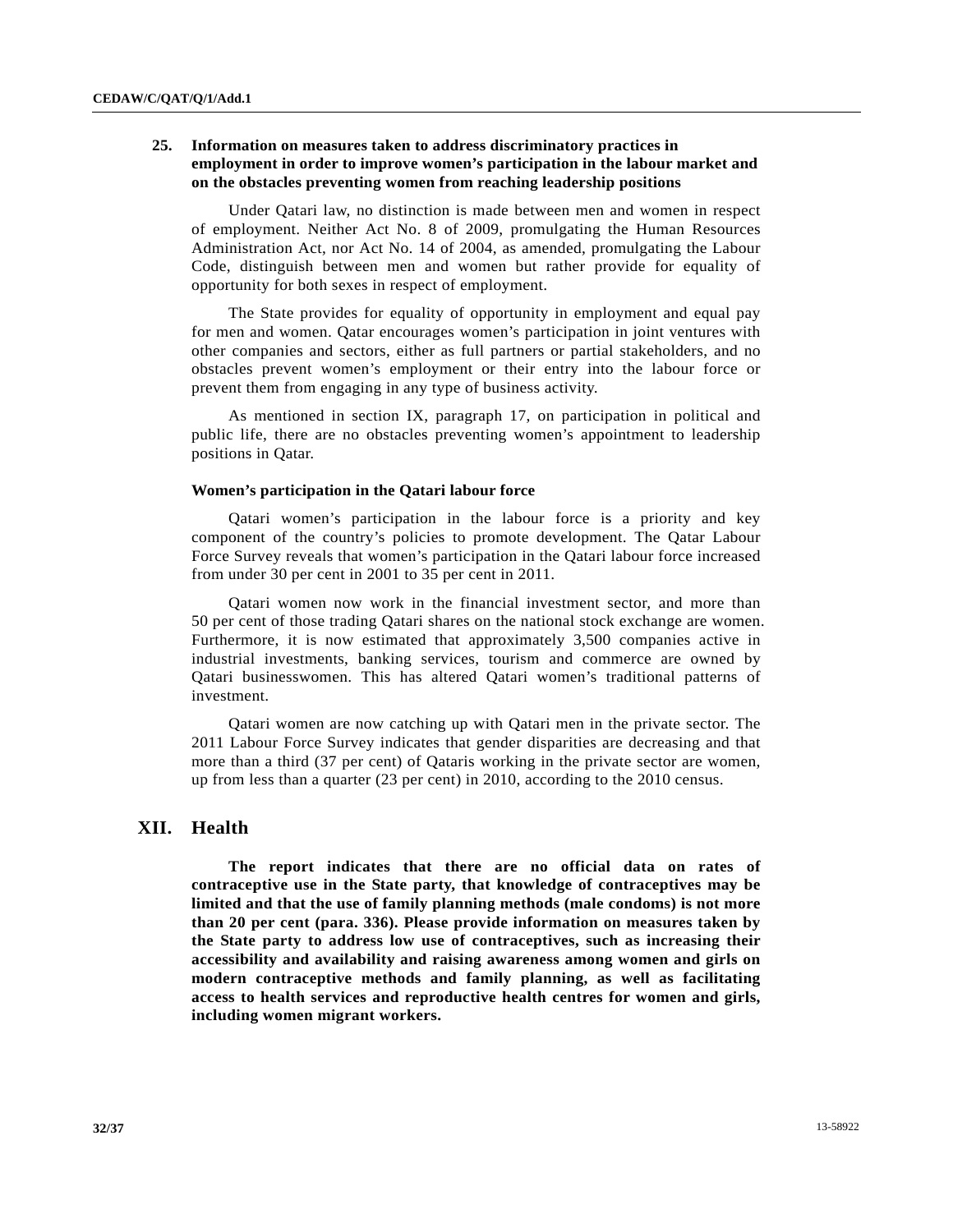**The report indicates that the State party's Criminal Code prohibits "deliberate" abortion (para. 358). Please provide clarification as to the circumstances under which abortion is legally allowed.** 

 **26. Measures taken by the State party to address low use of contraceptives, such as increasing their accessibility and availability and raising awareness among women and girls on modern contraceptive methods and family planning, as well as facilitating access to health services and reproductive health centres for women and girls, including women migrant workers** 

 In accordance with the National Health Strategy 2011-2016 and pursuant to the adoption of the primary health-care strategy, Governmental and private institutions in Qatar provide and facilitate universal access to comprehensive health-care services on a non-discriminatory basis. They also provide obstetric services and reliable, user-friendly information on family planning methods used by couples, encourage men to become actively involved in reproductive health and family planning, ensure that women have healthy and safe pregnancies and deliveries and promote child health. Units have been established in all health centres to provide health-care services to all women, regardless of their nationality. Women in Qatar therefore find it easy to access health services and reproductive health centres in the country.

 To sustain public and reproductive health services and promote effective family planning methods, Qatar is intensifying its efforts to recruit, train and retain relevant medical and non-medical personnel and to integrate the concepts of prevention and early detection into all aspects of gynaecological care.

 With regard to women's awareness of modern contraceptive methods and family planning, a study in 2008 revealed that contraceptives were increasingly used by Qatari women and that 94.6 per cent of Qatari women were aware of methods of birth control. However, that figure fell by half when women's approval and use of birth control methods were measured (46.9 per cent and 47.9 per cent respectively). The two most common methods of birth control are the intrauterine device (the loop) and the diaphragm. Qatar's family planning system provides birth control services so that mothers can space their pregnancies appropriately. Those services are currently offered by Government and private hospitals. However, Qatar is implementing an integrated strategy that provides for primary health-care centres to offer the aforementioned services, in addition to follow-up services to enable women to more appropriately space the birth of children. Starting in 2014, the strategy will focus on women with high-risk pregnancies and its scope will be extended over the following few years to all married women. Maternity and childhood services are provided free of charge to all women residing in Qatar.

 With regard to abortion and women's reproductive rights, a specialized committee called the Ethics Committee at the Women's Hospital, a member of the Hamad Medical Corporation, brings together a number of specialists to study cases in which health considerations necessitate medical intervention in order to terminate pregnancy.

 The results of the 2012 multi-indicator cluster survey show that, on average, 38 per cent of women use some form of contraception method (39 per cent of Qatari women and 37 per cent of non-Qatari women).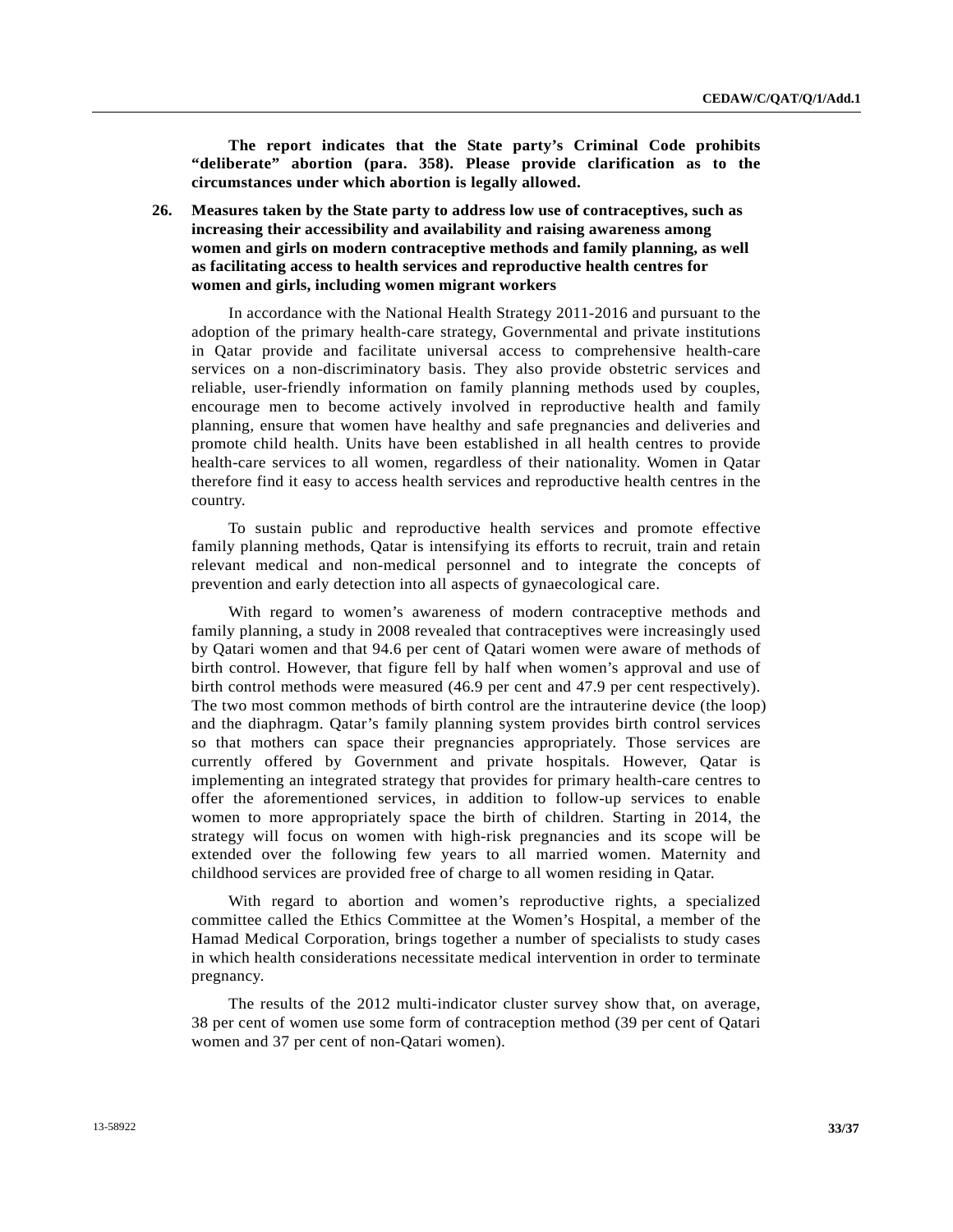# **XIII. Equality before the law and in civil matters**

**Please provide information on formal and informal procedures for women travelling outside the State party. Please also provide information on whether women need to be accompanied by a male guardian when travelling abroad, whether they need a permission of a male guardian prior to departure, and measures taken to change existing perceptions regarding women's freedom of movement. In addition, please provide information on the authority of male guardians, such as with regard to education, employment, marriage and family relations.** 

 **27. Information on formal and informal procedures for women travelling outside the State party and on whether women need to be accompanied by a male guardian when travelling abroad, whether they need a permission of a male guardian prior to departure, and measures taken to change existing perceptions regarding women's freedom of movement** 

 Qatari men and women enjoy equal rights with regard to freedom of movement and the ability to travel abroad and return to the country. The requirements established for the exercise of those rights are merely a type of normative code that stems from a universally approved and recognized national societal value system.

 With regard to measures taken to change existing perceptions regarding women's freedom of movement, attention is drawn to the following legal instruments:

- In Act No. 5 (2009), amending Act No. 14 (1993) on passports, the condition whereby a woman could only be issued with a passport with her guardian's consent was revoked, while the condition requiring a guardian's consent in order to issue a passport to a person with diminished or no legal capacity was retained
- Decree-Law No. 19 of 2007 promulgating the Traffic Act, under which the same conditions for obtaining a driver's licence are applied both to men and women

## **28. Authority of male guardians, such as with regard to education, employment, marriage and family relations**

 (a) **Education**: Act No. 25 of 2001 on compulsory education, as amended, stipulates that education is compulsory. Article 2 of that Act provides that education is compulsory and must be provided free of charge to all children from the beginning of the primary stage up to the end of the secondary stage or the age of 18, whichever comes first, and that the Council with provide the requirements therefor.

 Article 3 of that Act provides that an individual responsible for a child who reaches six years of age by the start of any school year or by the end of December of that year shall enrol that child in compulsory education and shall be responsible for the child's attendance during the aforementioned mandatory period."

 The law prescribes a fine of between 5,000 and 10,000 riyals for any individual responsible for a child who breaches the provisions of that Act. In case of repeated violations, the lower and upper limits of that fine are doubled.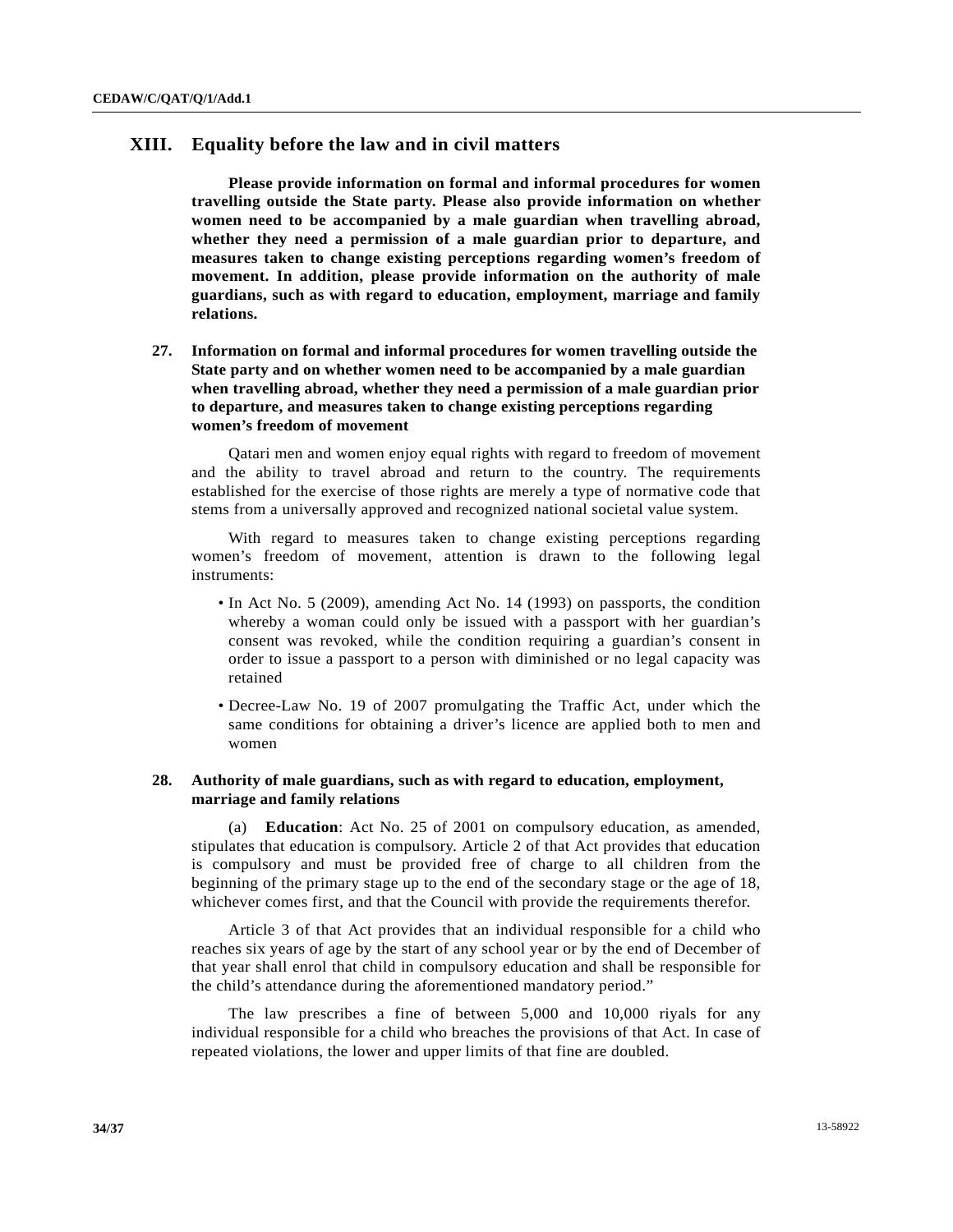By Ministerial Decision No. 10 of 2010, a committee was established to follow up on cases where parents breach the Compulsory Education Act.

 (b) **Employment**: Neither Act No. 11 of 2004, promulgating the Criminal Code, nor Act No. 8 of 2009, promulgating the Human Resources Administration Act, explicitly or implicitly refer to women's employment being contingent on the approval of a male guardian. Thus, under Qatari legislation, women may apply for and accept employment even without a male guardian's consent.

 (c) **Marriage**: With regard to the authority of male guardians over females in connection with marriage, article 29 of the Qatari Family Act provides that a marriage may be concluded with authorization from a sharia judge in the following circumstances:

 1. Where the women's closest guardian prevents her from marrying and/or her guardians of the same degree of kinship prevent her from so doing or they disagree with one another.

 2. Where the closest guardian is absent and the judge decides that it is not in the woman's interest to delay the marriage.

 The Family Court has contracted several marriages based on this provision of the article.

## **XIV. Disadvantaged groups of women**

**The report is silent on the situation of Bidoun (stateless) women. Please provide information on their situation in relation to access to health, education, employment and social benefits, as well as all other areas covered by the Convention. Please also provide information on the situation of migrant women workers in relation to access to health, employment and social benefits, as well as to freedom of movement.** 

# **29. The situation of Bidoun (stateless) women in relation to access to health, education, employment and social benefits, as well as all other areas covered by the Convention**

 Pursuant to Minister of the Interior Decree No. 1 (1984) on the granting of temporary resident permits to non-Qatari nationals, Qatar grants temporary residence permits to Bidoun (stateless) women that entitle them to health and education services.

 Act No. 8 (2009), promulgating the Human Resources Administration Act, grants all persons holding Qatari papers priority in recruitment to public agencies within the country, irrespective of whether they hold Qatari nationality.

 The Labour Act and Act No. 8 (2009), promulgating the Human Resources Administration Act, establishes basic rights for workers and employees, irrespective of sex, race, language or religion, in accordance with article 35 of the Permanent Constitution of Qatar. Those rights include the right to medical treatment, housing, compensation for overtime and bonuses. Employers are prohibited from dismissing women for marrying or for taking maternity leave. Under the Labour Act, female employees, irrespective of their nationality, are entitled to maternity leave, the same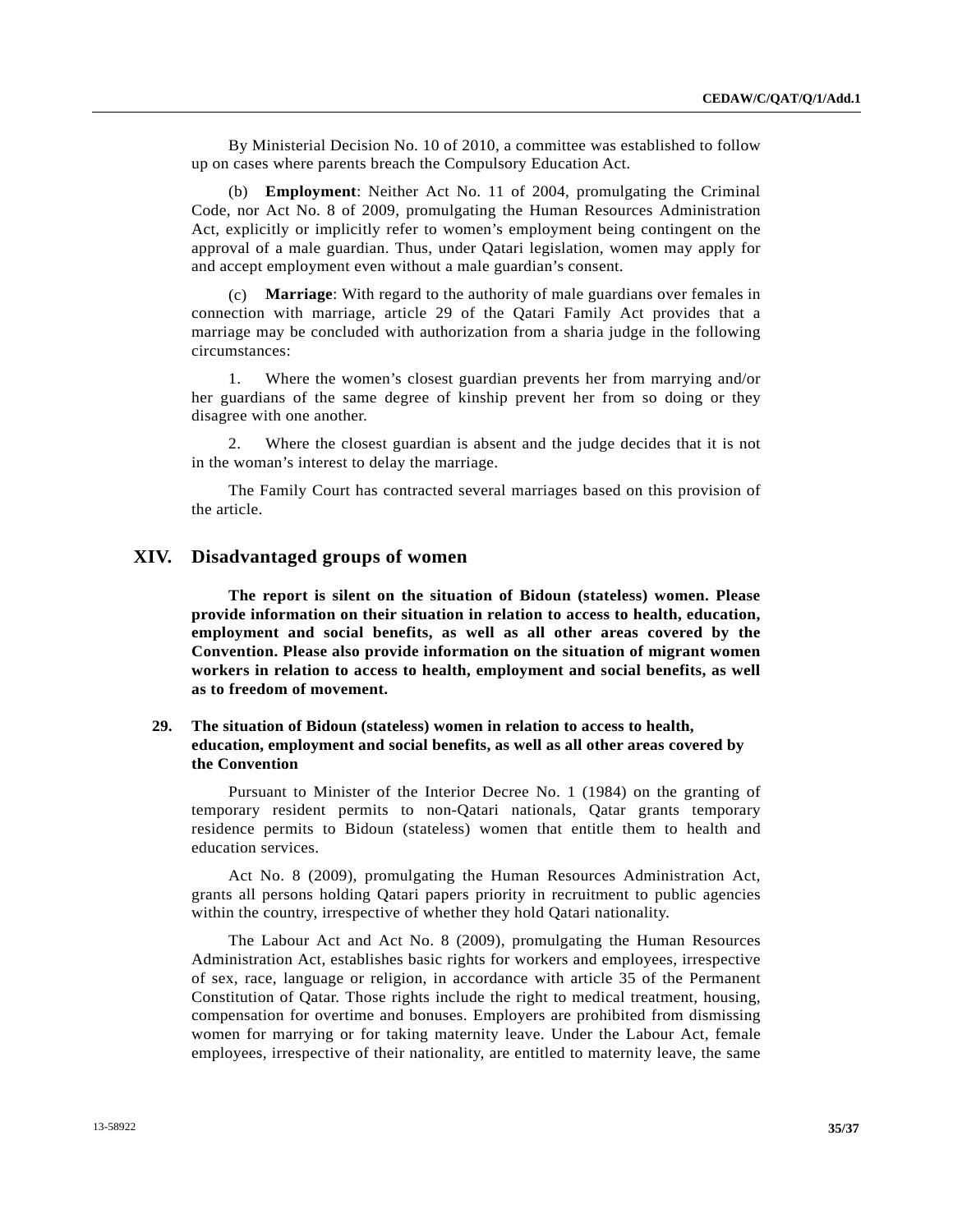pay as men for doing the same work and, for the period of one year, to an hour a day for breastfeeding purposes.

## **XV. Marriage and family relations**

**The report indicates that the consent of both parties and the girl's guardian and permission from a judge are required for the marriage of girls younger than 16 (para. 422). Please provide information and statistical data on how many marriages for girls younger than 16 are approved each year, the ages of the husbands in those marriages and the specific criteria used by judges to validate such marriages.** 

**The report indicates that divorces are essentially initiated by men, on the basis of their wishes alone (unilateral** *Talaq* **divorce) and that a husband may authorize his wife to have a condition written into the marriage contract whereby she also has the right to ask him for a divorce (***Khula* **procedure) (para. 438). Please provide information and statistical data on the percentage of unilateral divorce pronouncements, the amounts of compensation paid to women by men after divorce, and the amounts of compensation paid to men by women seeking** *Khula* **divorce. Please also provide information on the criteria used to determine the amount of** *Khula* **compensation women must pay, and on measures taken to limit the amount of** *Khula* **compensation required.** 

**According to the information before the Committee, article 173 of the new Family Code stipulates that mothers lose custody of their children at predetermined ages (13 for boys and 15 for girls), while article 168 of the law specifies that mothers lose their right to custody if they remarry men who are not close relatives of the ward. Please provide information on whether the State party is considering granting mothers equal rights to legal guardianship of children.** 

 **The report indicates that at the time of reporting, the State party was examining a bill on judicial procedures in family in inheritance cases, which, if adopted, could bring an end to the difficulties that women encounter in family cases (para. 456). Please provide updated information on the content of this bill and its current status.** 

## **30. Information on whether the State party is considering granting mothers equal rights to legal guardianship of children**

 Qatari law provides that, when the circumstances warrant, mothers may be granted legal guardianship of children. The judge has discretionary power to grant such guardianship to mothers based on the circumstances and conditions of each case, particularly in view of the fact that Qatari law stipulates that both parents have a duty to care for young children while they remain married and that, on termination of the marriage, the mother shall have the right to care for the child. Article 166 of the Family Act provides that both parents have a duty to care for young children as long as they are married. If they separate, even if by means other than divorce, the mother shall have the right to care for the minor, unless a court decides otherwise, in the interests of the child. The court shall endeavour to reconcile the two parties, provided that a reconciliation does not harm the interests of the child. The right to care for young children is a renewable right. If that right cannot be exercised owing